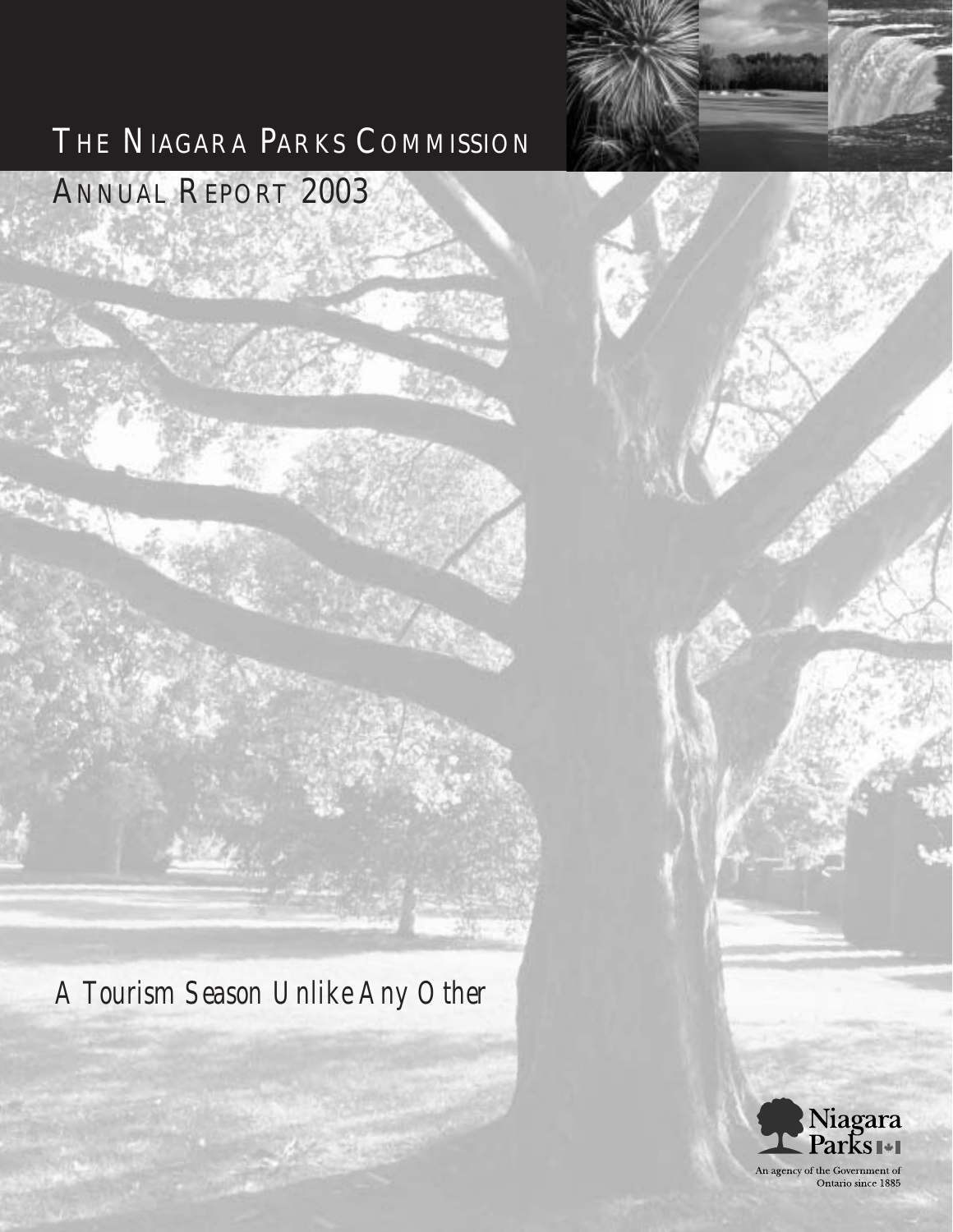Niagara is a region steeped in history and blessed by geography. As steward of one of the world's greatest natural wonders, The Niagara Parks Commission (NPC) plays a major role in maintaining, protecting and showcasing the Falls' grandeur, while contributing to the economic growth and success of Niagara.

As a self-funded Operational Enterprise Agency of the Provincial Government, NPC is responsible for the maintenance of over 1,700 hectares of parkland, stretching some 56 kilometres along the Niagara River from Lake Erie to Lake Ontario.

Our mission remains the same as it was in 1885, to preserve and enhance the natural beauty of the Falls and the Niagara River corridor for the enjoyment of visitors while maintaining financial self-sufficiency.





Printed by the Order of the Legislative Assembly of Ontario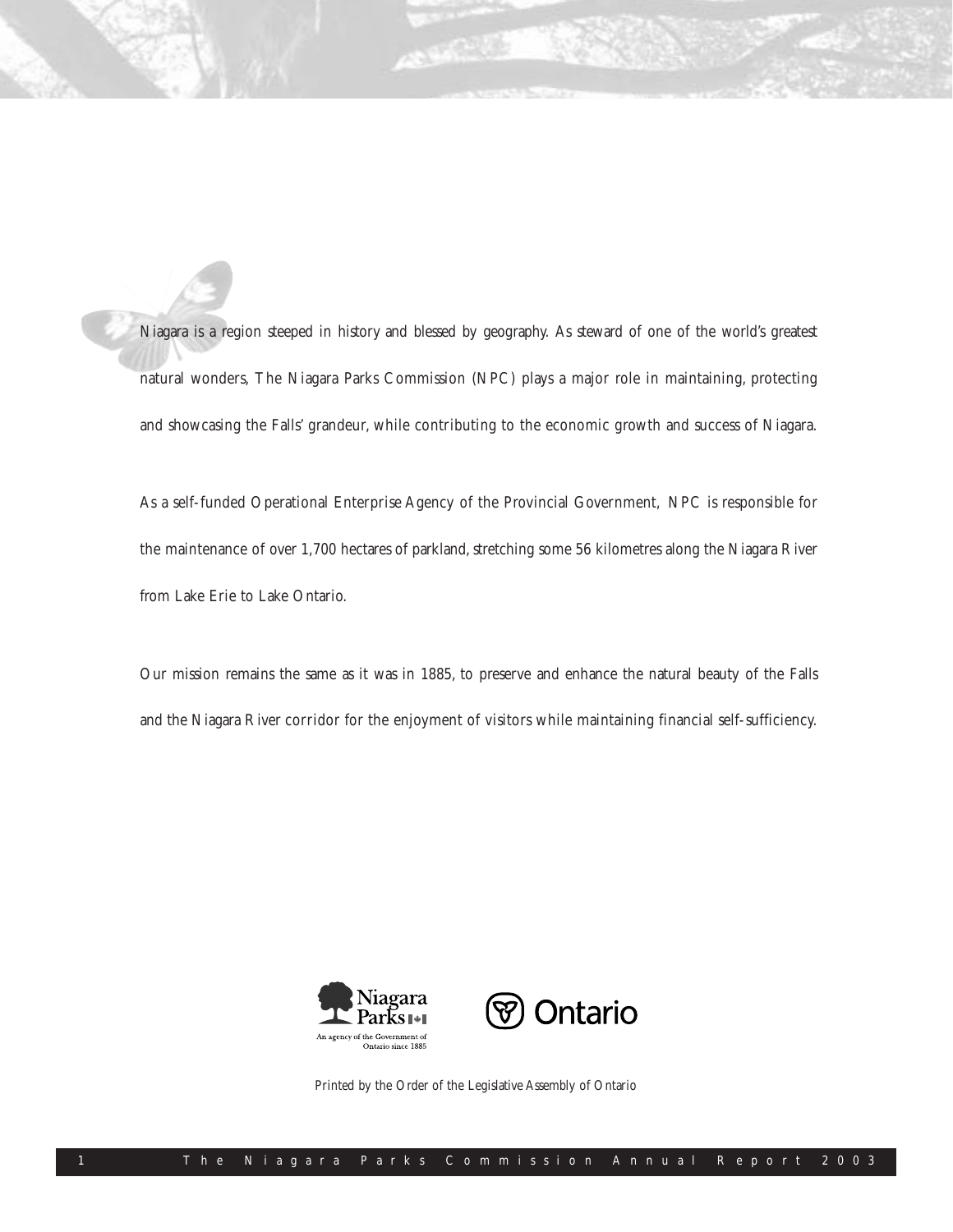

*Archie Katzman,Acting Chair*

The 2003 tourism season was a turbulent one for Ontario, the Niagara region and The Niagara Parks Commission (NPC). The much anticipated recovery that was hoped for this season failed to materialize as war in Iraq, poor weather conditions, the SARS crisis, mad cow disease, a provincial power blackout, continued border delays, a weakened U.S. economy and a rising Canadian dollar all conspired and contributed to a season unlike any other ever experienced by NPC.

In fact, a recent study conducted by KPMG for the Hotel Association of Canada, confirmed what many had already known: tourism spending in Canada's biggest travel markets declined sharply in 2003. According to KPMG, tourism spending dropped by just over \$1 billion (March to October 2003) in comparison to the 2002 tourism season. Niagara Falls and Toronto were the two hardest hit travel markets, with spending off by as much as \$146.1 million in Niagara or 26.7% from the previous year.

Unfortunately, these circumstances forced Niagara Parks to undertake some very difficult decisions, in order to address the challenges of Niagara's new tourism scene. Every NPC department and operation was examined and changes were implemented to bring about greater efficiencies and overall savings.

In response to this year's fateful events, the provincial government, NPC and our private sector partners moved quickly and cooperatively to increase visitations to Niagara, by offering new programming and events such as the hugely popular Casino Niagara concert series that was held at our very own Oakes Garden Theatre. With acts such as Bob Dylan,The Little River Band, Kenny Rogers and K.C. and the Sunshine Band entertaining and drawing thousands of people back into the Park, Niagara proved once again that it is truly a world-class destination.

NPC and its community partners also decided to expand the biweekly fireworks displays over Niagara. Turning these shows into nightly events, choreographed to family music, assisted our efforts in promoting Niagara as a prime tourism destination. In terms of internal marketing efforts, NPC also moved to renovate its retail stores at Table Rock and we finalized the construction of two new Welcome Centres in Queen Victoria Park. These new Centres will now allow us to proactively sell NPC passport packages in the Park while encouraging greater visitor length of stay at NPC sites and attractions.

These coordinated efforts led to modest improvements in the final months of 2003. More importantly, they provided a signal that Niagara had turned the corner on this unprecedented season. With the opening of the new Niagara Fallsview Casino Resort scheduled for the spring of 2004, all signs point to a tourism rebound taking place this coming year. In fact, Ministry of Tourism and Recreation forecasts are predicting a 9.3% growth rate in visitations for Ontario. Combine this with the recent resurgence of the U.S. economy, and Niagara tourism operators have every reason to be optimistic as we head into the 2004 tourism season.

NPC is positioning itself to take advantage of this growth while also preparing for the challenges that it will bring. With the support of the Commissioners and staff, 2004 will see Niagara Parks initiate a series of new steps and efforts intended to position the Parks, and specifically Queen Victoria Park (QVP), as the one and only destination capable of providing "The Authentic Falls Experience" to those individuals visiting Niagara.

NPC is also looking forward to 2004 as our Legends on the Niagara golf complex has been chosen host site (Battlefield Course) for the *2004 BMO Financial Group Canadian Women's Open*. NPC has dedicated itself to building this region's reputation as a major golf destination and we are looking forward to the excitement and added attention this LPGA Open will bring to our facility and to the entire area's golfing sites.

Scheduled to take place from July 5th to 11th, the *LPGA Canadian Women's Open* will bring with it approximately \$15 to \$25 million in associated economic value, while more than 10,000 spectators are expected, in each of the final two days of competition, to see who will be crowned champion of Canada's only LPGA tour event.

We are extremely proud of our world-class facilities at Legends and I know the challenge of our Battlefield Course and the beauty of Niagara will provide the most memorable of experiences for the LPGA Tour players, officials and spectators alike.

To conclude, I would like to thank the Commissioners and staff of The Niagara Parks Commission for their hard work and efforts during this very trying tourism season. The strength of this organization has always rested in its people. Because of this, Niagara Parks continues to be the strong tourism player and partner this province expects, and we will continue to meet the challenges and opportunities that lay ahead.

Yours truly,

lahi kafaan

Archie Katzman, Acting Chair The Niagara Parks Commission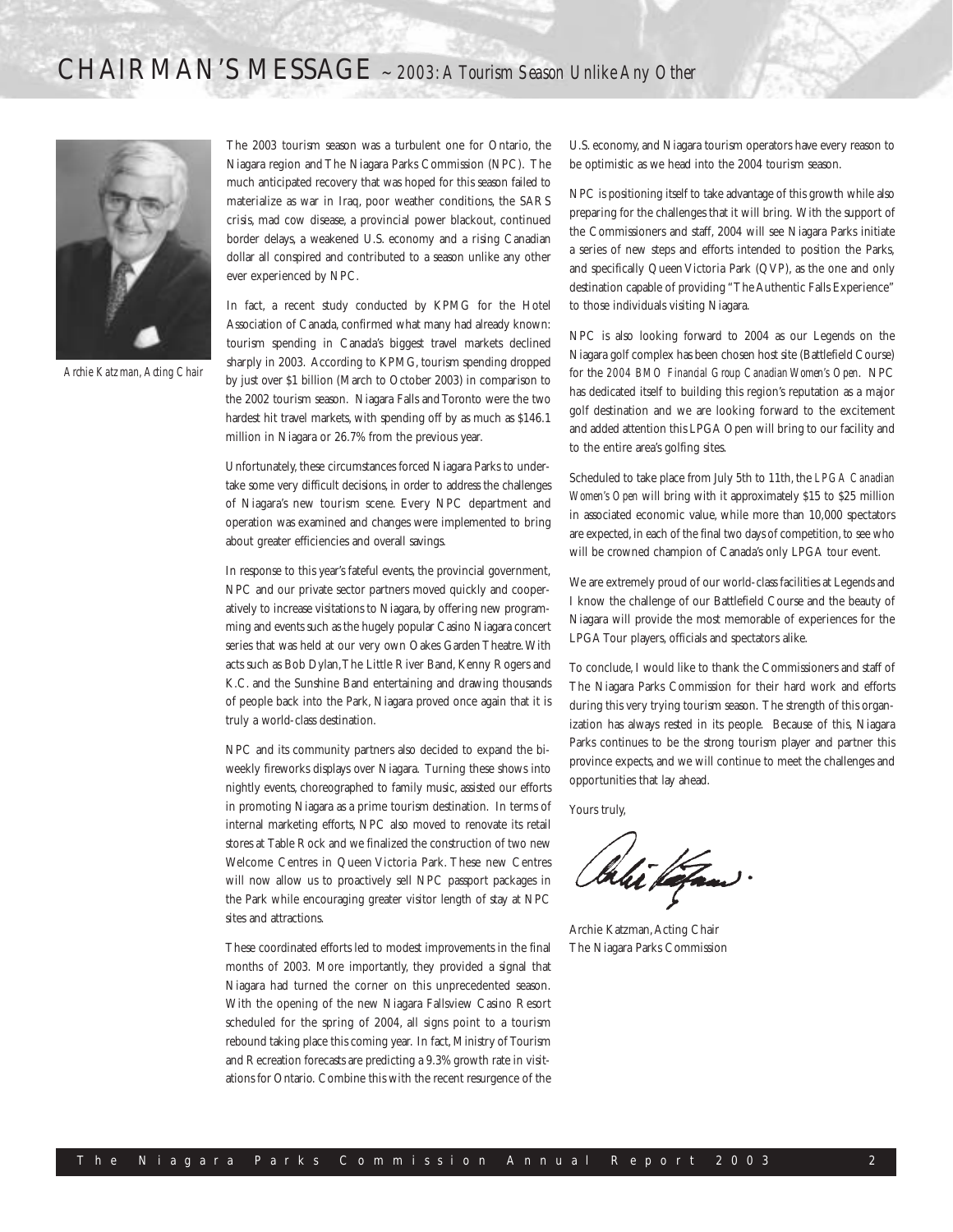## THE TEAM



**NATIONAL PROPERTY** 

*Back row, left to right:*

John Kernahan, General Manager

Bob Saracino, (Regional Municipality of Niagara Representative) Commissioner Appointed December 1, 2000 Term expires November 30, 2003

Frank B. Leslie Commissioner Appointed June 30, 2000 Term expires June 29, 2006

Gary F. Burroughs, (Town of Niagara-on-the-Lake Representative) Commissioner Appointed December 1, 2000 Term expires November 30, 2003

Wayne Redekop, (Town of Fort Erie Representative) Commissioner Appointed December 1, 1997 Term expires November 30, 2003

Rick Dykstra, Commissioner Appointed February 27, 2003 Term expires February 26, 2006

*Front row, left to right:*

Joan-Marie Brunt, Commissioner Appointed August 1, 1997 Term expires July 31, 2006

Anthony Rodway, Commissioner Appointed September 24, 2003 Term expires September 23, 2006

Archie Katzman, Vice Chairman Appointed October 24, 1981 Term expires October 23, 2005

Brian E. Merrett, Chairman Appointed December 10, 1997 Term expires December 9, 2003 Anna T. Corfield-Tartaglia, Commissioner Appointed August 1, 1997 Term expires July 31, 2006

Alfred Liu, Commissioner Appointed February 27, 2003 Term expires February 26, 2006

S.Wayne Thomson (City of Niagara Falls Representative) Commissioner Appointed December 1, 1994 Term expires November 30, 2003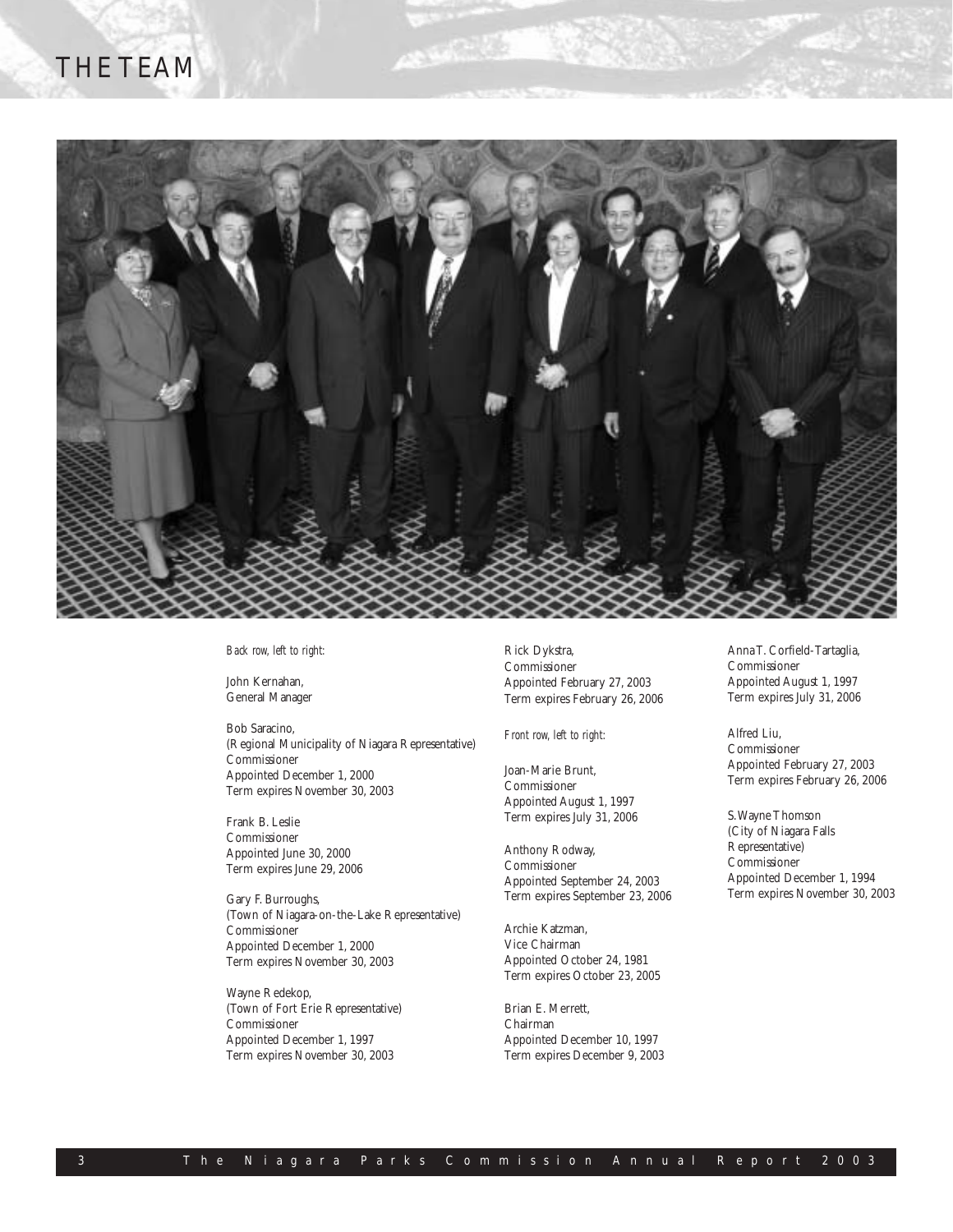The 2003 tourism season in Ontario can be described in a word: unprecedented. A series of events, unlike anything ever before witnessed, caused NPC to suffer one of its worst tourism seasons ever.

For most of its history, NPC had been in the enviable position of generating the financial profits necessary to remain competitive in both the Ontario and Niagara tourism economies. September 11th changed all that. In an instant, tourism visitations, which had been running at a record level pace, declined to points not seen in years. Add to this the "Perfect Storm" of events this past season, and it is not hard to see why NPC suffered a significant drop in its revenues.

As a result, NPC has been forced to implement organizational changes in reaction to this staggering drop in visitation and resulting revenue loss. Although internal contingency efforts and planning began as early as March 2003, the negative effects of the war in Iraq, SARS, mad cow disease, a rising Canadian dollar, continued border delays, and a provincial power outage led NPC to suffer an operating loss of \$7.6 million this fiscal year.

NPC will therefore enact some very dramatic and significant changes over the next several seasons to respond to the challenges it faces. NPC has in fact, already devised two key strategies that will guide its operations over the course of the next several years. The first involves the Commission undertaking a policy of fiscal prudence during the 2004 tourism season. By better controlling expenditures and operations during the coming year, NPC hopes to restore its financial stability, thereby allowing it to grow and succeed in future years.

Restored financial stability will allow the Commission to pursue growth initiatives, in order to compete in what has become a very competitive tourism market. Enhanced profitability will also allow the Commission to maintain its existing infrastructure, while investing in future projects in a responsible, affordable and sustainable way.

In this regard, NPC has already prepared a Queen Victoria Park (QVP) Master Plan to direct its development efforts. This Master Plan incorporates a number of new strategies including improved in-Park interpretation, transportation changes and enhanced product offerings for the visitor of tomorrow.

NPC undertook this Master Plan with a focus on creating a Queen Victoria Park and Falls experience that is second to none ("Niagara Like It Ought to Be"). The Master Plan findings and recommendations concentrate on Queen Victoria Park, since it is the Commission's destination core. Over 5 million tourists gather within QVP each year to view the mighty Niagara from Table Rock Point. It is also here that NPC realizes approximately 60% of all its attraction, food and beverage, retail and parking revenues. Hence, if NPC is to return to financial stability while achieving continued growth, investments must be centred in and around Queen Victoria Park and Table Rock House.

Therefore, over the course of the next several years, Table Rock House will be transformed into an experience befitting the incredible power of the location. This redesign will not only include changes to existing retail and food and beverage concepts, but also expand the physical site to allow for new projects, which will capture the attention, interest and spending habits of Niagara's tourism visitor.

The Commission believes that by implementing a carefully planned list of improvements, the Park will return to a position of financial stability, while also creating a park experience that will continually draw people back to NPC and to this region.

## **2003 FAST FACTS**

- Gross revenues declined this past year from \$83 million in 2002 to \$65 million in 2003 – a 21% reduction
- NPC suffered a Net Loss in 2003, before non-recurring items, of \$7.6 million
- Attendance figures decreased as well, reaching 4,046,071, as compared to 5,296,251 in 2002
- In 2003, NPC employed 1,665 staff (325 full-time and 1,340 seasonal employees)
- This past fiscal year NPC remitted over \$3 million in Retail Sales Tax to the Province, down from \$4.3 million in 2002
- NPC provided grants in lieu of taxes to our adjoining municipalities (City of Niagara Falls, Town of Niagara-on-the-Lake, Town of Fort Erie) totalling more than \$900,000 in 2003
- Legends on the Niagara courses *Battlefield* and *Ussher's Creek* played host to approximately 48,000 rounds of golf in 2003. More than 12,000 tournament rounds have already been booked for the 2004 golf season
- Two new Welcome Centres were constructed at entrances to Queen Victoria Park thereby giving the Commission the ability to inform our visitors about the Park and to proactively sell NPC passport packages in-Park
- In 2003, visits to the NPC's website (peak season) grew from an average of approximately 1 million hits per month to 10 million hits per month
- Ongoing upgrades to our site **www.niagaraparks.com**, have improved NPC's ranking on international search engines, recently placing the Commission in the top 10 on google.com
- In 2003, the internet helped achieve over \$100,000 in pre-sold Niagara Falls & Great Gorge Adventure Passes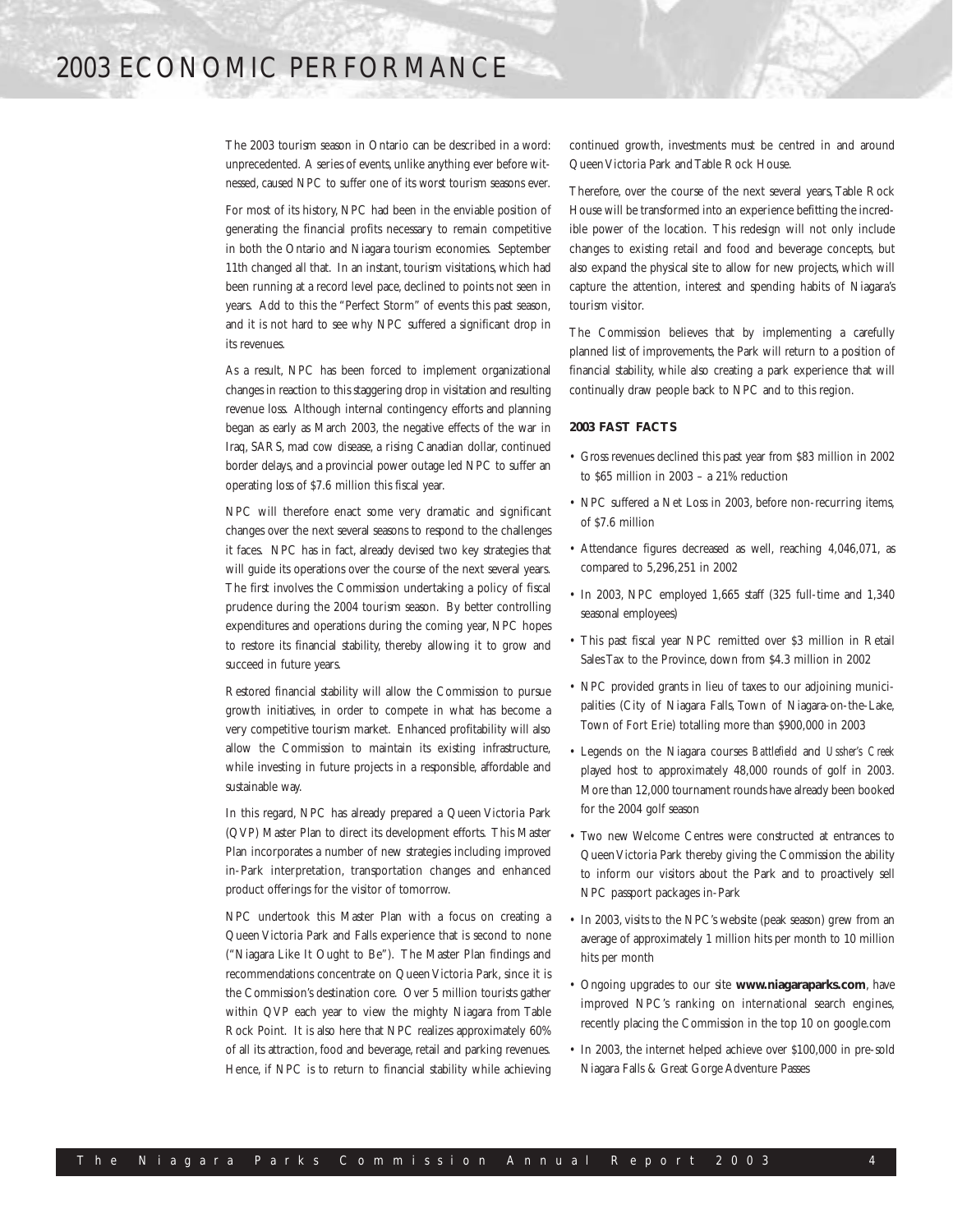## YEAR IN REVIEW





## NOVEMBER 2002

**NPC Unveils Sculptures at its Niagara Parks Greenhouse** On Saturday November 2nd, NPC and family of the late Helen Waimel Robertson unveiled three sculptures produced by the famous local artist, which are now prominently displayed outside the Niagara Parks Greenhouse. One of Canada's most gifted sculptors, Mrs. Robertson produced these three unique bronze sculptures collectively known as Golden Fountain. The Niagara Parks Commission acquired one of the sculptures, Freedom, by way of donation in 1990. During the ceremony held on November 2nd, NPC was able to complete the collection by obtaining the two remaining companion pieces, due to the generosity of the Robertson family.

## DECEMBER 2002

## **Winter Festival of Lights & New Year's Eve Celebrations in Queen Victoria Park**

For twenty years NPC has been a proud sponsor and host of Niagara's annual Winter Festival of Lights. This celebration of winter is Canada's largest light festival, and Queen Victoria Park has become the place to be for families and friends who wish to take in the spectacular "Enchantment of Disney" motion light displays, exciting family events and dazzling fireworks displays. On December 31st, Queen Victoria Park was home to Niagara's largest New Year's Eve party as acts such as Circus Jonathon,Treble Charger,The Fables and Colin James and the Boss Horns helped ring in the New Year in this nationally televised event.

### **NPC Assistant General Manager Retires**

After almost 37 years of service with the Commission, NPC Assistant General Manager Robert Brooker retired. Robert began his career with NPC in 1966, starting off as Assistant Accountant, before moving on to the position of Chief Accountant for NPC in May 1967. Robert later went on to become Senior Director of Corporate Services in November 1995 and then became Assistant General Manager in July of 1998. Replacing Robert is Neil McDougall, NPC's new Senior Director, Corporate Services. Neil joins NPC after having served as Vice President of Great Lakes Power Limited.

## JANUARY 2003

## **NPC Preserves Memory of Nationally Recognized Heroine – Laura Secord**

On June 22, 1813, a brave woman set out on a perilous 32-kilometre journey and stepped forever into the history and folklore of Canada. Laura Ingersoll Secord was a pioneer in Upper Canada whose heroic actions during the War of 1812 resulted in her becoming an enduring icon of Canadian popular culture. On January 8th 2003 the Federal Government paid tribute to the actions of Laura Secord by designating her a person of National Historic Significance. The Niagara Parks Commission is proud owner of Laura Secord's home, located in the village of Queenston. In 1998, through a generous gift from Laura Secord Incorporated, the Secord Homestead became part of the public trust, enabling NPC to ensure the homestead's preservation and safekeeping for future generations.

## FEBRUARY 2003

## **Niagara Falls Chamber of Commerce – Business After 5 Reception**

On February 19th, at Table Rock Restaurant, NPC Chairman Brian Merrett was guest speaker at the monthly "Business After 5" meeting with members of the Niagara Falls Chamber of Commerce. In a speech entitled "The Millennium Renaissance of Niagara," Chairman Merrett discussed the phenomenal growth that had been taking place in Niagara and he went on to describe NPC's plans for responding to this growth, through the creation of a Master Plan for Queen Victoria Park.

## **NPC's Cathy Sherk receives Royal Canadian Golf Association Appointment**

Cathy Sherk, Head Teaching Professional at Legends on the Niagara golf complex, continues to make exciting news for NPC and the sport of golf in Canada. At the Royal Canadian Golf Association's Annual General Meeting, it was announced that Cathy, along with Moira Jaatteenmaki and Diane Mackay, had been appointed Associate Governors of the Association. This marks the first time a woman has been named to this position within the RCGA. Associate Governors are selected from across the country to provide expertise and assist in strategy, planning, and policy recommendations at the committee level for the RCGA.

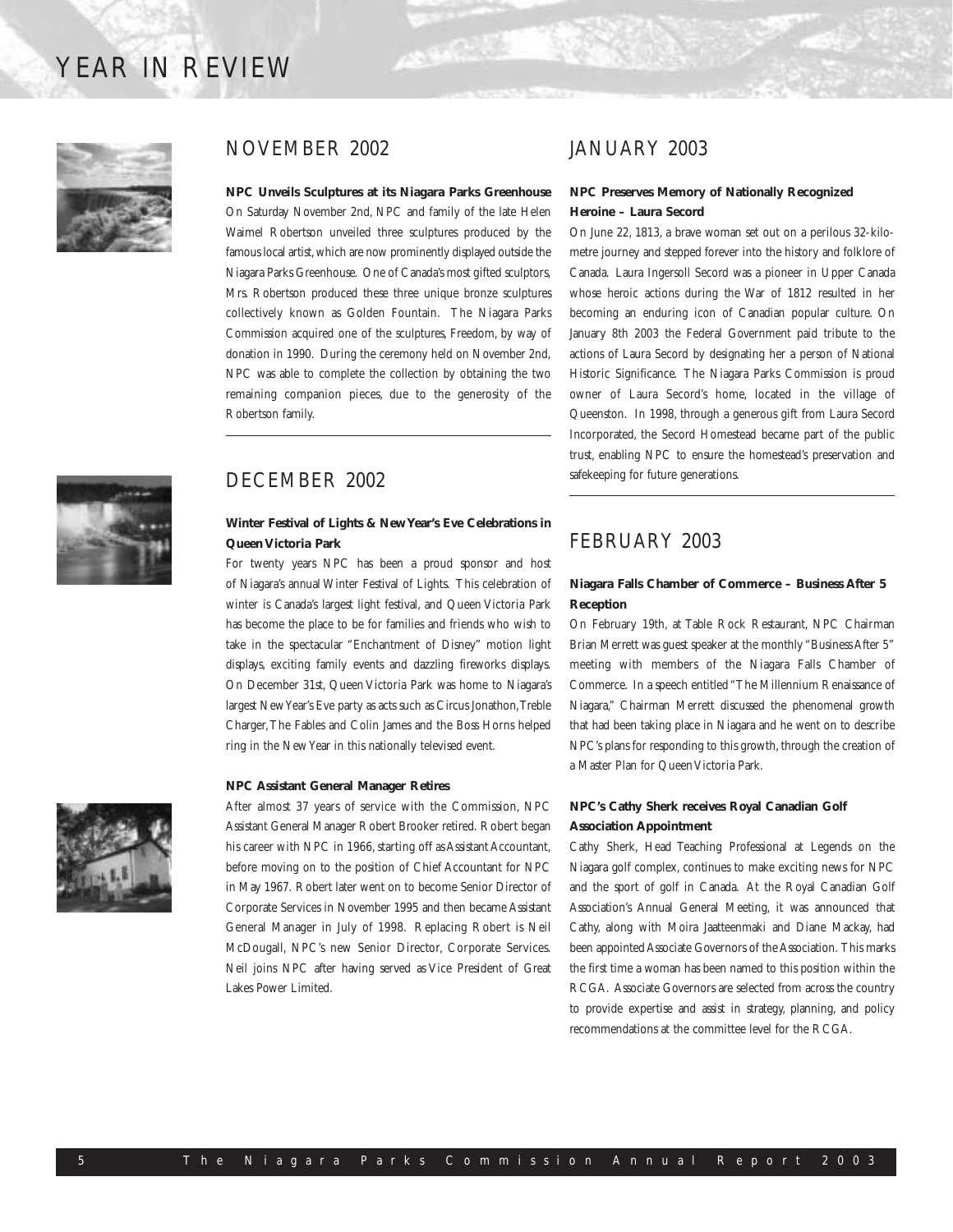## YEAR IN REVIEW



## MARCH 2003

**School of Horticulture Graduation and Awards Ceremony** On Saturday March 29th, NPC presented its 2003 School of Horticulture graduating class with their well-earned diplomas and graduating pins. The class of 2003 was comprised of: Mark Agnoletto, Jonathan McLaren, David Bergshoeff, Laura McConnell, David Hunt, Jason Overdevest, and Zenia Buzanko.

## APRIL 2003

## **NPC School of Horticulture Wins Cup at Horticulture Olympics**

On Saturday April 5th, NPC's team from the School of Horticulture took first place in the Mid-Atlantic Horticulture and Landscape Field Day. Nearly 300 students from 12 Colleges and Universities in Ontario, New York, Connecticut, Pennsylvania and Ohio competed in over 23 horticulture and landscape competitions. This was the first time the Field Day was held in Canada, co-hosted by The Niagara Parks Commission and Niagara College.

## **NPC begins work on first phase of Queen Victoria Park Moraine Management Plan**

A ceremonial tree planting on April 24th launched a major project to rehabilitate the Queen Victoria Park Moraine. The treed Moraine is an important local, regional and international landscape. It forms the backdrop to both the Horseshoe Falls and Queen Victoria Park. Since being cleared of trees in the early part of the twentieth century, the Moraine was left to regenerate vegetation on its own without any significant land management program. As a result, invasive, non-native trees and shrubs began colonizing much of the slope. NPC's Moraine Management Plan is designed to improve the ecological health of the Moraine by removing these non-native invasive species, and by replanting ecologically and aesthetically beneficial trees and shrubs that will improve the overall health of the Moraine.

## MAY 2003

#### **Ontario's Promise Helps Make Golf a Kid's Game**

On May 27th, Mike Harris, Chairman of Ontario's Promise, along with The Niagara Parks Commission and the Boy's and Girl's Club of Niagara announced an innovative program designed to broaden the appeal and interest in junior golf. During the summer of 2003 the professional teaching staff of Legends hosted a series of twohour golf instruction clinics for local children, selected by the Boy's and Girl's Club, who might not otherwise have been able to participate in this great game due to financial hardship. These sessions then culminated in actual rounds of golf being played by these children at the Oak Hall Par 3 Golf Course throughout the summer.

#### **United Way Staff Picnics**

The kick-off to NPC's fundraising drive started on May 23rd, with a United Way staff barbeque and picnic. This past year, NPC and its staff proudly contributed \$ 54,300 to the United Way of Niagara.

## JUNE 2003

#### **Legends to Host LPGA Canadian Open**

The Royal Canadian Golf Association made the announcement on June 17th, Legends on the Niagara's first anniversary, that the golf complex had been selected host site for the 2004 BMO Financial Group Canadian Women's Open. The 7,224-yard, par 72 Battlefield Course, designed by Doug Carrick, will be the site of Canada's only LPGA tour event. NPC is very proud of its worldclass facilities at Legends and it is confident the challenge of the course and the beauty of the region will provide the most memorable of experiences for the LPGA tour players, officials and spectators alike. The tournament will be held from July 5th to July 11th, 2004.

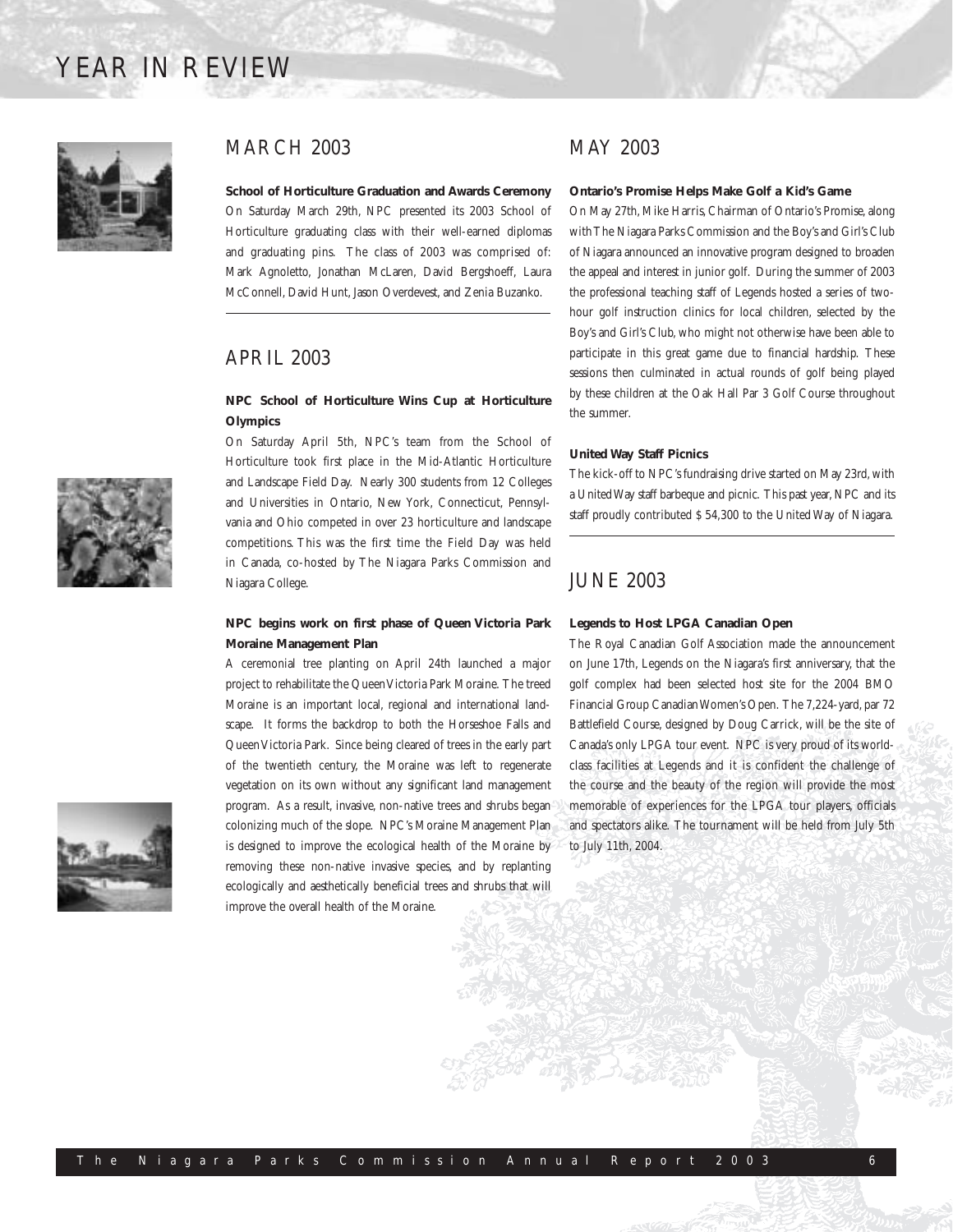## YEAR IN REVIEW



## JULY 2003

## **Incredible 2-Nation Celebrations Kick-Off The Summer Holidays**

Special 2-Nation Celebration events were held on the July 1st and 4th holidays. Canada Day "Pops in the Parks" featured performances by the Niagara Symphony Orchestra in Queen Victoria Park, while the Buffalo Symphony Orchestra performed at the New York State Park, in Niagara Falls New York. These concerts were carried live on 102.5 The Star FM and ended with a fireworks display synchronized to the sounds of the 1812 Overture. The July 4th "Honey Sweets" event included free concerts with Universal Honey and Honeymoon Suite and concluded with another spectacular musical fireworks display over Niagara Falls.

#### **Battle of Chippawa Remembered**

The Battle of Chippawa fought on July 5, 1814 was the opening engagement of the Niagara campaign of 1814, the longest and bloodiest military operation of the War of 1812. Every July 5th this Battle is remembered, as NPC hosts a small ceremony at Chippawa Battlefield Park. The ceremony pays tribute to, and honours those fallen soldiers who took part in the battle: Canadian, American, British and First Nation allies. Approximately 4,000 soldiers took part in the fighting that day, and by the time it was over, more than 800 men lay dead or wounded in the fields now protected by NPC.

## AUGUST 2003

### **Niagara Parks 2003 Student Awards**

Niagara Parks awards annual scholarships to seven summer student employees in recognition of their academic success, community involvement and work performance. This summer scholarships were presented to: Ben Woodford, Hang Nguyen, Karleigh Mundy, Meagan Schrader, David Wallace, Lindsay Shura and Sara Epp.

#### **Niagara Receives SARS Economic Relief Funding**

On August 7th, the Provincial Government announced nearly \$2 million in funding to assist Niagara's battered tourism industry in their fight against the adverse effects of the SARS crisis in Ontario. One of the projects developed as a result of this funding was the Casino Niagara concert series held at NPC's Oakes Garden Theatre. The concerts were a resounding success, as musical guests Kenny Rogers, K.C. and the Sunshine Band, The Little River Band and Bob Dylan performed to thousands of visitors who made their way back to Niagara and back to Niagara Parks.

## SEPTEMBER 2003

#### **NPC Launches New and Improved Website**

On September 10th, NPC unveiled its newly designed website www.niagaraparks.com. More comprehensive information, appealing NPC images and downloads, as well as faster search capabilities were just some of the enhancements made to this important business tool. Research shows over 70% of travellers use the internet to plan their trips. NPC's new website has therefore been redesigned to make it easier for these internet visitors to include Niagara Parks and Niagara Falls in their future travel and destination plans.

## OCTOBER 2003

### **Global Landmarks Illumination**

On October 1st, NPC and the Niagara Falls Illumination Board partnered with Estée Lauder to illuminate both the American and Canadian Horseshoe Falls in pink, as part of that company's Global Landmark Illumination campaign. Together with other prominent landmarks such as the Empire State Building in New York, The Royal Opera House in London, and l'Assemblée Nationale in Paris, the world-famous Falls were lit in pink, thereby continuing a tradition of drawing attention to the need for knowledge and research aimed at combating breast cancer.

## **NPC's New Police Chief Takes His Post**

On October 14th, Niagara Parks newest Police Chief,Tim Berndt assumed command over one of this province's oldest police departments,The Niagara Parks Police Service. Chief Berndt brings with him a wealth of experience, having previously served with the Niagara Regional Police Service (NRP) for 28 years. Chief Berndt replaces Ray Vassallo who served as Niagara Parks Police Chief for the past ten years. Prior to joining the Parks Police, Chief Vassallo had served with distinction as a member of The Royal Canadian Mounted Police for 26 years.

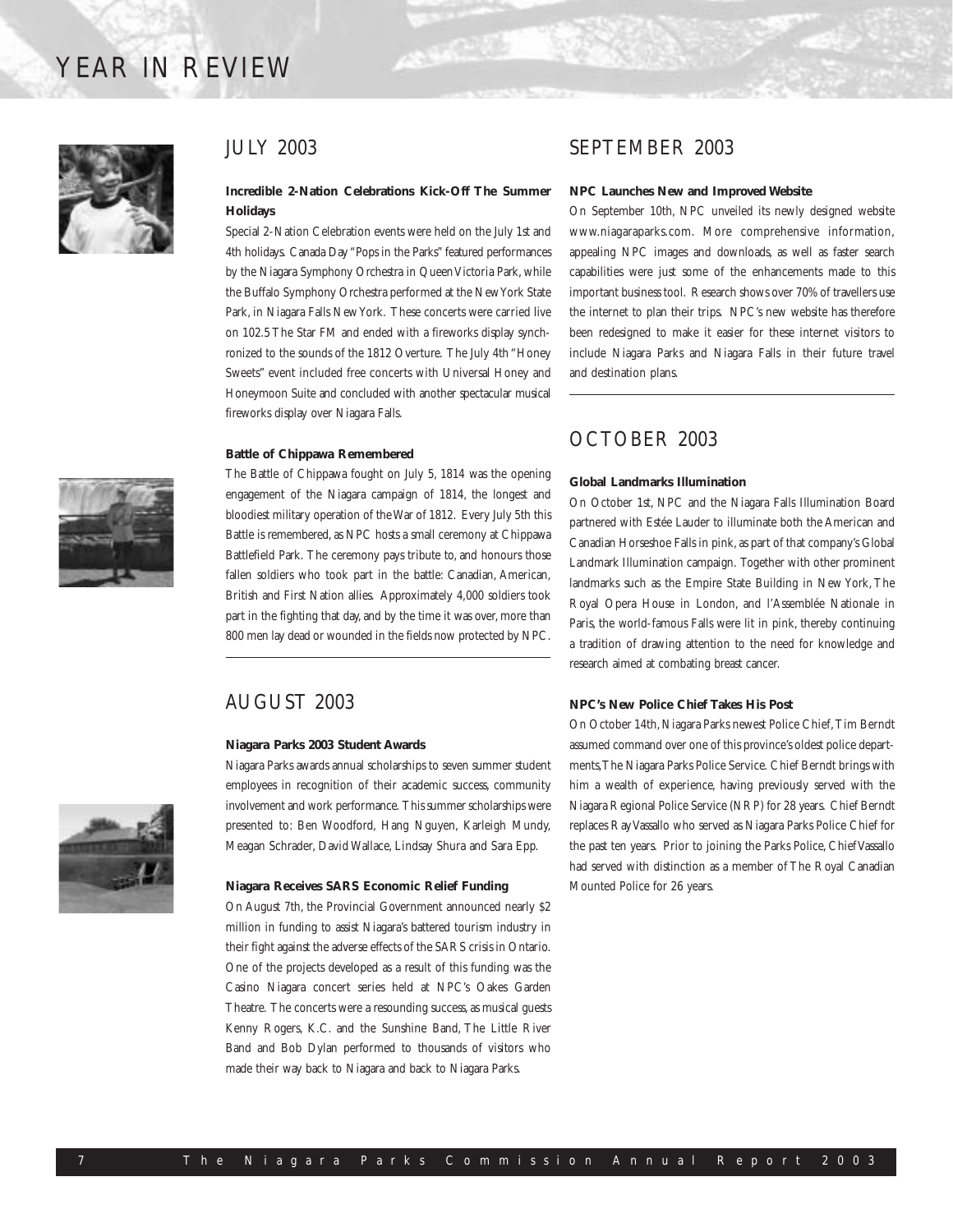# BUSINESS CLIMATE

## Where Commission Dollars Came From Where Commission Dollars Went







### **COMPARATIVE PERFORMANCE ~ Gift Shops, Restaurants, and Attractions (\$`000)**

|                                                  | 2003     | % Of Sales | 2002     | % Of Sales |
|--------------------------------------------------|----------|------------|----------|------------|
| Income                                           | \$57.796 | 100.0      | \$74,364 | 100.0      |
| Cost of Goods Sold                               | 11.453   | 19.8       | 15.615   | 21.0       |
| Gross Profit                                     | \$46.343 | 80.2       | \$58.749 | 79.0       |
| <b>Operating Expenses including Depreciation</b> | 34.019   | 58.9       | 37.727   | 50.7       |
| Net Income Before Administrative Overhead        | \$12.324 | 21.3       | \$21.022 | 28.3       |

*The above schedule indicates that the Commission has performed very well in purchasing goods for resale. Of significant note is the favourable increase in gross profit percentage over the past five years.*



*While the actual dollars spent in 2003 were lower than in 2002 by 10%, this was not sufficient to keep pace with the dramatic drop in sales experienced this year. Operating expenses for the past five years as a percentage of total sales are as follows:*

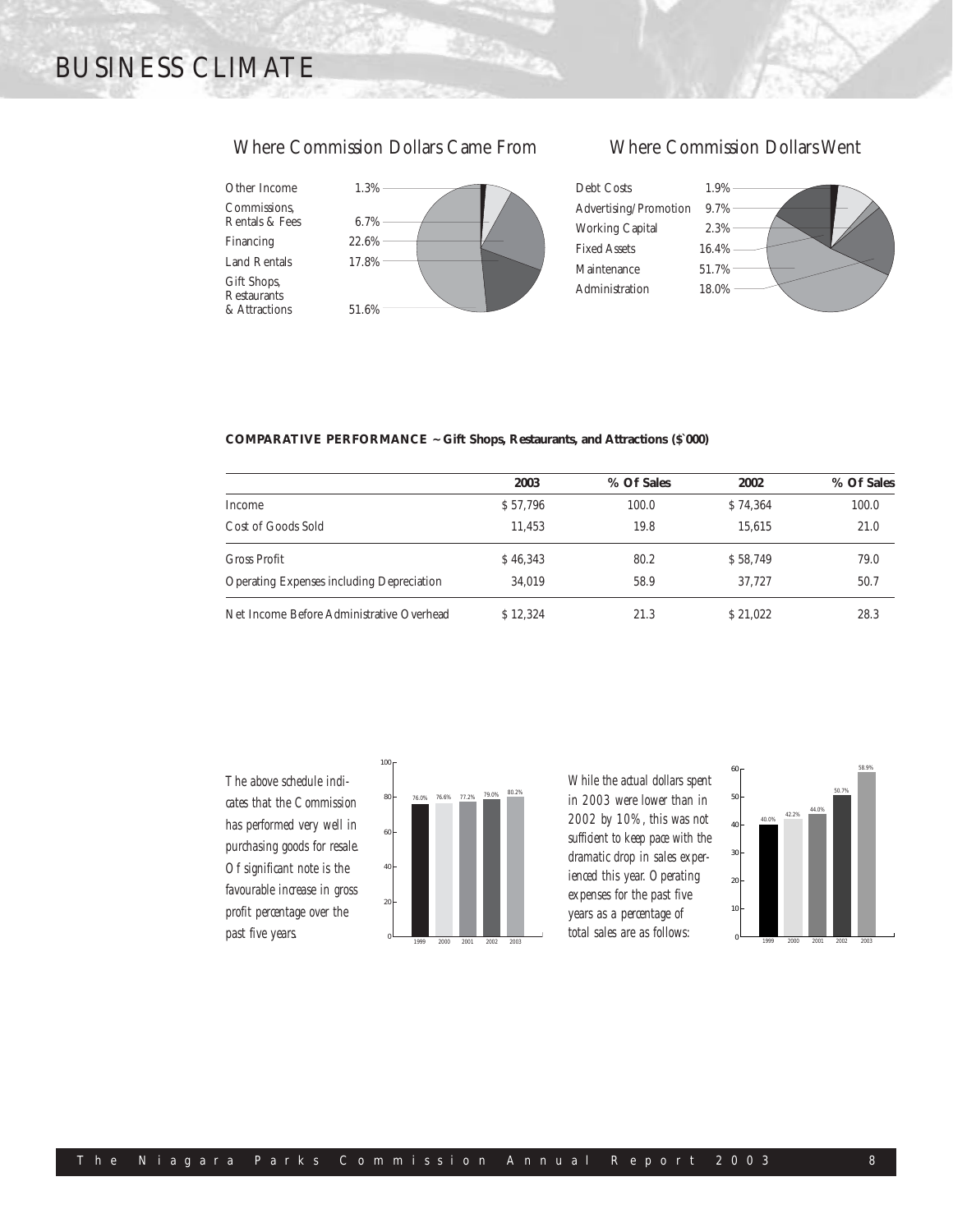## **Attendance – Attractions, Golf Courses and Historic Sites**

|                                                  | 2003      | 2002      | Increase or (Decrease) |
|--------------------------------------------------|-----------|-----------|------------------------|
| <b>Attractions</b>                               |           |           |                        |
| Maid of the Mist Elevator                        | 1,249,773 | 1,821,271 | (571, 498)             |
| Journey Behind the Falls                         | 895,150   | 1,120,047 | (224, 897)             |
| <b>Butterfly Conservatory</b>                    | 488,346   | 563,876   | (75, 530)              |
| Whirlpool Aero Car                               | 151,659   | 209,075   | (57, 416)              |
| White Water Walk                                 | 206,396   | 181,148   | 25,248                 |
| Greenhouse-Queen Victoria Park                   | 159,834   | 210,084   | (50, 250)              |
| <b>Attractions Total</b>                         | 3,151,158 | 4,105,501 | (954, 343)             |
| Golf                                             |           |           |                        |
| Oak Hall Par 3 Golf Course                       | 12,431    | 13,020    | (589)                  |
| Whirlpool Golf Course                            | 34,017    | 39,498    | (5, 481)               |
| Legends on the Niagara Golf Complex              | 68,424    | 72,424    | (4,000)                |
| <b>Golf Total</b>                                | 114,872   | 124,942   | (10,070)               |
| <b>Historic Sites</b>                            |           |           |                        |
| Old Fort Erie                                    | 17,564    | 27,788    | (10, 224)              |
| Sir Adam Beck                                    | 26,061    | 11,565    | 14,496                 |
| Laura Secord Homestead                           | 5,562     | 9,986     | (4, 424)               |
| Mackenzie Heritage Printery and Newspaper Museum | 2,832     | 5,716     | (2,884)                |
| McFarland House                                  | 1,863     | 4,972     | (3, 109)               |
| <b>Historic Sites Total</b>                      | 53,882    | 60,027    | (6, 145)               |
| Falls Incline Railway                            | 508,866   | 751,123   | (242, 257)             |
| People Movers                                    | 217,293   | 254,658   | (37, 365)              |
| <b>Total</b>                                     | 4,046,071 | 5,296,251 | (1, 250, 180)          |
| Parking Lots - Number of Vehicles                |           |           |                        |
|                                                  | 2003      | 2002      | Increase or (Decrease) |
| Rainbow Bridge Parking Lot                       | 17,744    | $-$ *     | 17,744                 |
| Falls Parking Lot                                | 355,496   | 437,468   | (81, 972)              |
| Greenhouse Parking Lot                           | 26,860    | 35,937    | (9,077)                |
| Rapids View Parking Lot                          | 46,045    | 65,972    | (19, 927)              |
| <b>Total</b>                                     | 446,145   | 539,377   | (93, 232)              |

\*Closed due to Rainbow Bridge construction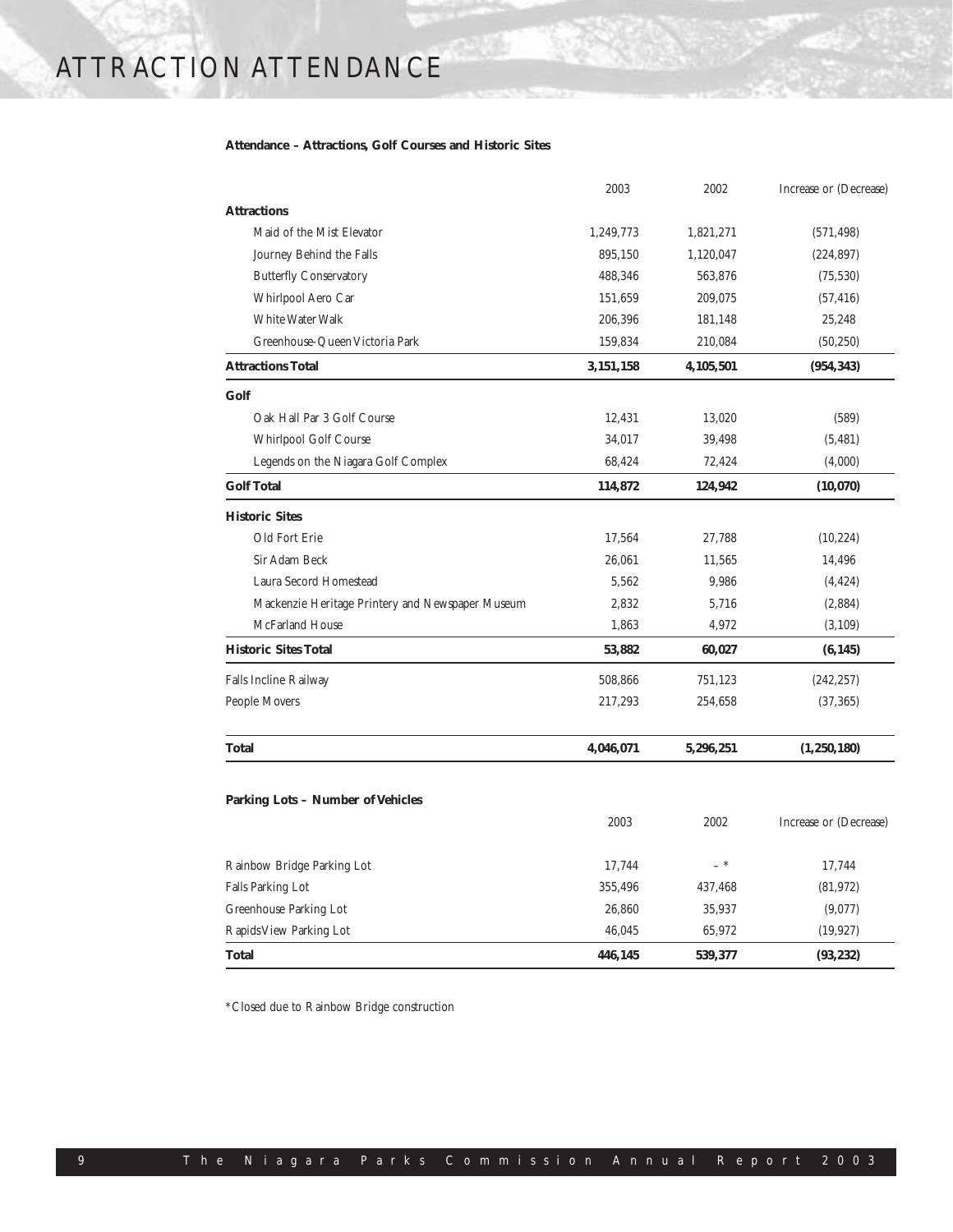## THE NIAGARA PARKS COMMISSION

## MANAGEMENT REPORT

The accompanying financial statements are the responsibility of the management of The Niagara Parks Commission.

These financial statements have been prepared by management in accordance with Canadian generally accepted accounting policies. Financial statements are not precise since they include certain amounts based on estimates and judgements.Management has determined such amounts on a reasonable basis in order to ensure that the financial statements are presented fairly, in all material respects.

The Commission maintains a system of internal accounting and administrative control that is designed to provide reasonable assurance the financial information is relevant, reliable and accurate and that the Commission's assets are properly accounted for and adequately safeguarded.

The appointed Commission is responsible for ensuring that management fulfills its responsibilities for financial reporting and is ultimately responsible for reviewing and approving the financial statements.

The Commission meets periodically with management to discuss internal controls over the financial reporting process, auditing matters and financial reporting issues, and to satisfy itself that each party is properly discharging its responsibilities.

The financial statements have been audited by Crawford, Smith and Swallow Chartered Accountants LLP, the external auditors, in accordance with Canadian generally accepted auditing standards on behalf of the Commission, the Minister of Tourism and Recreation and the Provincial Auditor.Crawford,Smith and Swallow Chartered Accountants LLP has full and free access to the Commission.

John A. M. Kernahan General Manager January 16, 2004

Dongal

Neil McDougall, CMA Senior Director, Corporate Services January 16, 2004

## AUDITORS' REPORT *ToThe Niagara Parks Commission, the Minister of Tourism and Recreation and the Provincial Auditor*

Pursuant to the Niagara Parks Act which provides that The Niagara Parks Commission, an agency of the Crown, shall be audited by the Provincial Auditor or an auditor designated by the Lieutenant Governor in Council, we have audited the balance sheet of The Niagara Parks Commission as at October 31, 2003 and the statements of operations, equity and cash flows for the year then ended. These financial statements are the responsibility of management. Our responsibility is to express an opinion on these financial statements based on our audit.

We conducted our audit in accordance with Canadian generally accepted auditing standards.Those standards require that we plan and perform an audit to obtain reasonable assurance whether the financial statements are free of material misstatement. An audit includes examining, on a test basis, evidence supporting the amounts and disclosures in the financial statements. An audit also includes assessing the accounting principles used and significant estimates made by management, as well as evaluating the overall financial statement presentation.

In our opinion, these financial statements present fairly, in all material respects, the financial position of the Commission as at October 31, 2003 and the results of its operations and its cash flows for the year then ended in accordance with Canadian generally accepted accounting principles.

Crowfor, ant Ducent

Crawford, Smith and Swallow Chartered Accountants LLP January 16, 2004, Niagara Falls, Ontario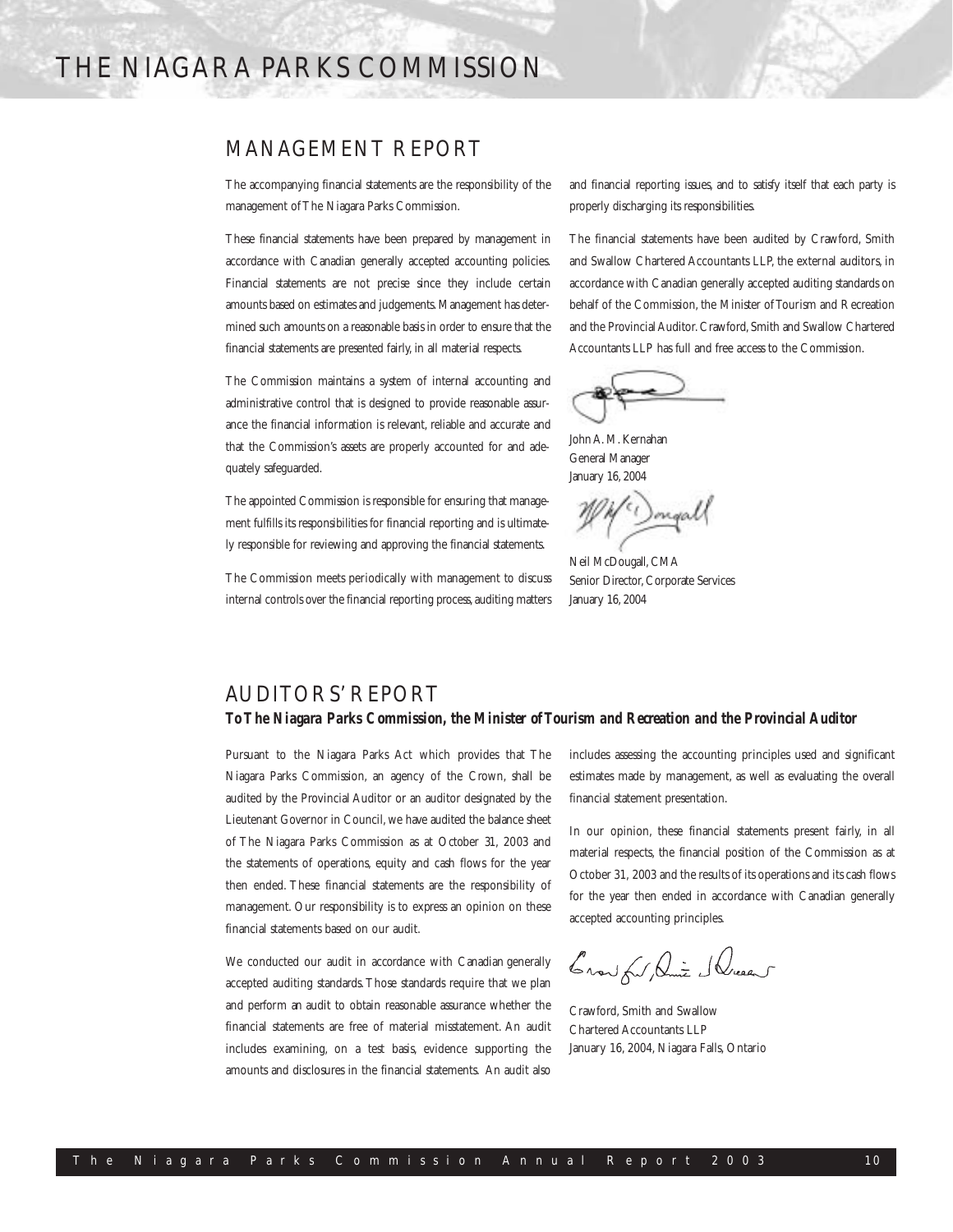## STATEMENT 1

|                                |         | (In thousands of dollars) |
|--------------------------------|---------|---------------------------|
| <b>Assets</b>                  | 2003    | 2002                      |
|                                | \$      | S                         |
| <b>Current Assets</b>          |         |                           |
| Cash                           | 1,589   | 1,263                     |
| Accounts receivable            | 2,755   | 3,199                     |
| Inventories                    |         |                           |
| Saleable merchandise           | 4,965   | 4,240                     |
| Maintenance and other supplies | 1,326   | 1,329                     |
| Prepaid expenses               | 339     | 290                       |
|                                | 10,974  | 10,321                    |
| <b>Fixed Assets - note 2</b>   | 134,326 | 137,108                   |
|                                | 145,300 | 147,429                   |

## **Liabilities and Equity**

## **Current Liabilities**

|                                        | 145,300 | 147,429 |
|----------------------------------------|---------|---------|
| <b>Equity</b> – Statement 2            | 123,019 | 132,015 |
| <b>Contingencies</b> - note 10         |         |         |
| <b>Commitments</b> - note 9            |         |         |
| Post-Employment Benefits - note 5      | 2,931   | 2,780   |
| Long-Term Financing - note 4           | 45      |         |
|                                        |         |         |
|                                        | 19,305  | 12,634  |
| Current portion of long-term financing | 59      |         |
| Accrued payroll                        | 1,946   | 1,367   |
| Accounts payable                       | 4,300   | 5,267   |
| Bank loan - note 3                     | 13.000  | 6.000   |
|                                        |         |         |

see accompanying notes

Signed on behalf of the Commission:

 $\overline{\mathcal{L}_{\mathcal{M}}\mathcal{L}_{\mathcal{M}}\cdot\qquad \qquad \textrm{Acting Chair}}$ 

\_\_\_\_\_\_\_\_\_\_\_\_\_\_\_\_\_\_\_\_\_\_\_\_\_\_\_\_\_\_\_ Commissioner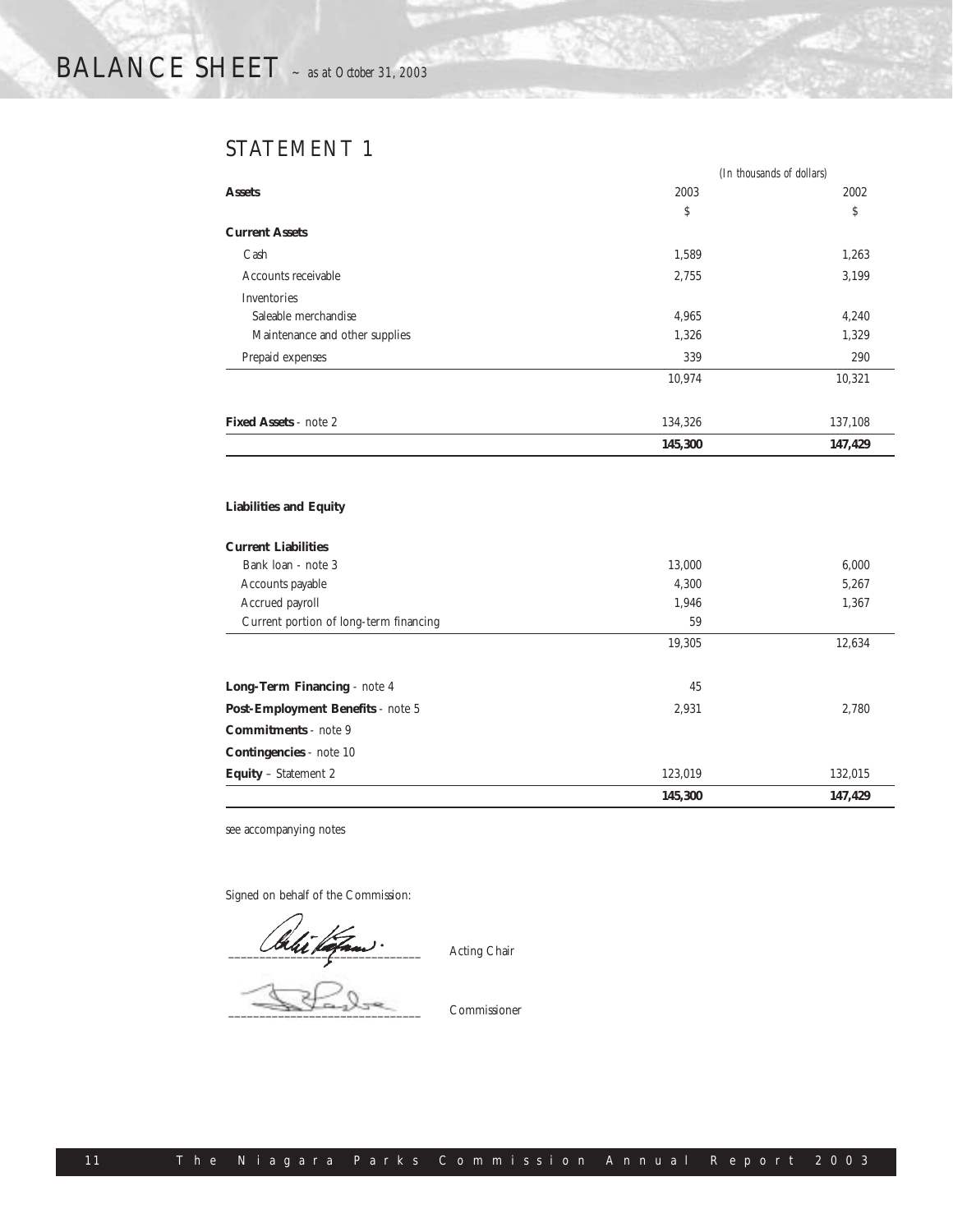# STATEMENT OF EQUITY *<sup>~</sup> for the year ended October 31, 2003*

## STATEMENT 2

|                                                     | (In thousands of dollars) |         |  |
|-----------------------------------------------------|---------------------------|---------|--|
|                                                     | 2003                      | 2002    |  |
|                                                     |                           |         |  |
| <b>Equity, Beginning of Year</b>                    | 132.015                   | 130,376 |  |
| <b>Net Income (Loss) for the Year</b> - Statement 3 | (8,996)                   | 1.639   |  |
| Equity, End of Year                                 | 123,019                   | 132,015 |  |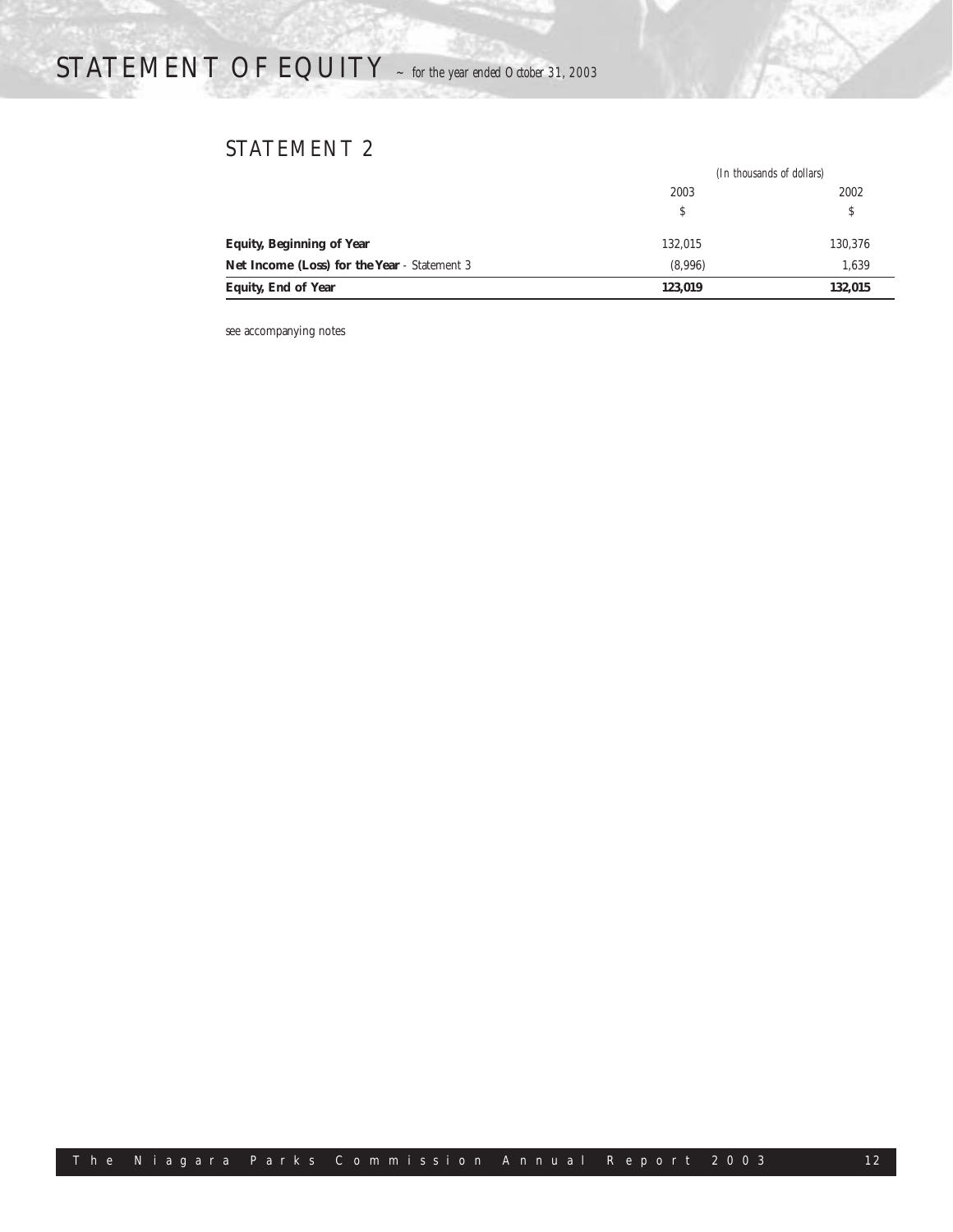# STATEMENT OF OPERATIONS *<sup>~</sup> for the year ended October 31, 2003*

## STATEMENT 3

|                                                      | (In thousands of dollars) |        |  |
|------------------------------------------------------|---------------------------|--------|--|
|                                                      | 2003                      | 2002   |  |
|                                                      | Ś                         | Ŝ      |  |
| <b>Income</b>                                        |                           |        |  |
| Gift shops, restaurants and attractions - Schedule 1 | 57,796                    | 74.363 |  |
| Land rent                                            | 5,572                     | 5,416  |  |
| Commissions, rentals and fees                        | 2,078                     | 2,891  |  |
| Premium on United States funds - net                 | 396                       | 691    |  |
| Gain on disposal of fixed assets - net               | 22                        | 176    |  |
| Sundry income                                        | 28                        | 17     |  |
|                                                      | 65,892                    | 83,554 |  |
| <b>Expenses</b>                                      |                           |        |  |
| Gift shops, restaurants and attractions - Schedule 1 |                           |        |  |
| Cost of goods sold                                   | 11,453                    | 15,615 |  |
| Operating expenses                                   | 30,162                    | 34,403 |  |
| Maintenance                                          | 15,838                    | 16,977 |  |
| Administrative and general                           | 5,527                     | 5,166  |  |
| Marketing and promotion                              | 2,652                     | 2,623  |  |
| Customer service                                     | 319                       | 383    |  |
|                                                      | 65,951                    | 75,167 |  |
| Net Income (Loss) for the Year before                |                           |        |  |
| <b>Undernoted Items</b>                              | (59)                      | 8,387  |  |
| <b>Other Items</b>                                   |                           |        |  |
| Interest expense - net - note 6                      | 587                       | 479    |  |
| Depreciation - note 7                                | 6,936                     | 6,269  |  |
|                                                      | 7,523                     | 6,748  |  |
| Net Income (Loss) before Non-Recurring Items         | (7, 582)                  | 1,639  |  |
| Non-Recurring Items - note 8                         | (1, 414)                  |        |  |
| Net Income (Loss) for the Year                       | (8,996)                   | 1,639  |  |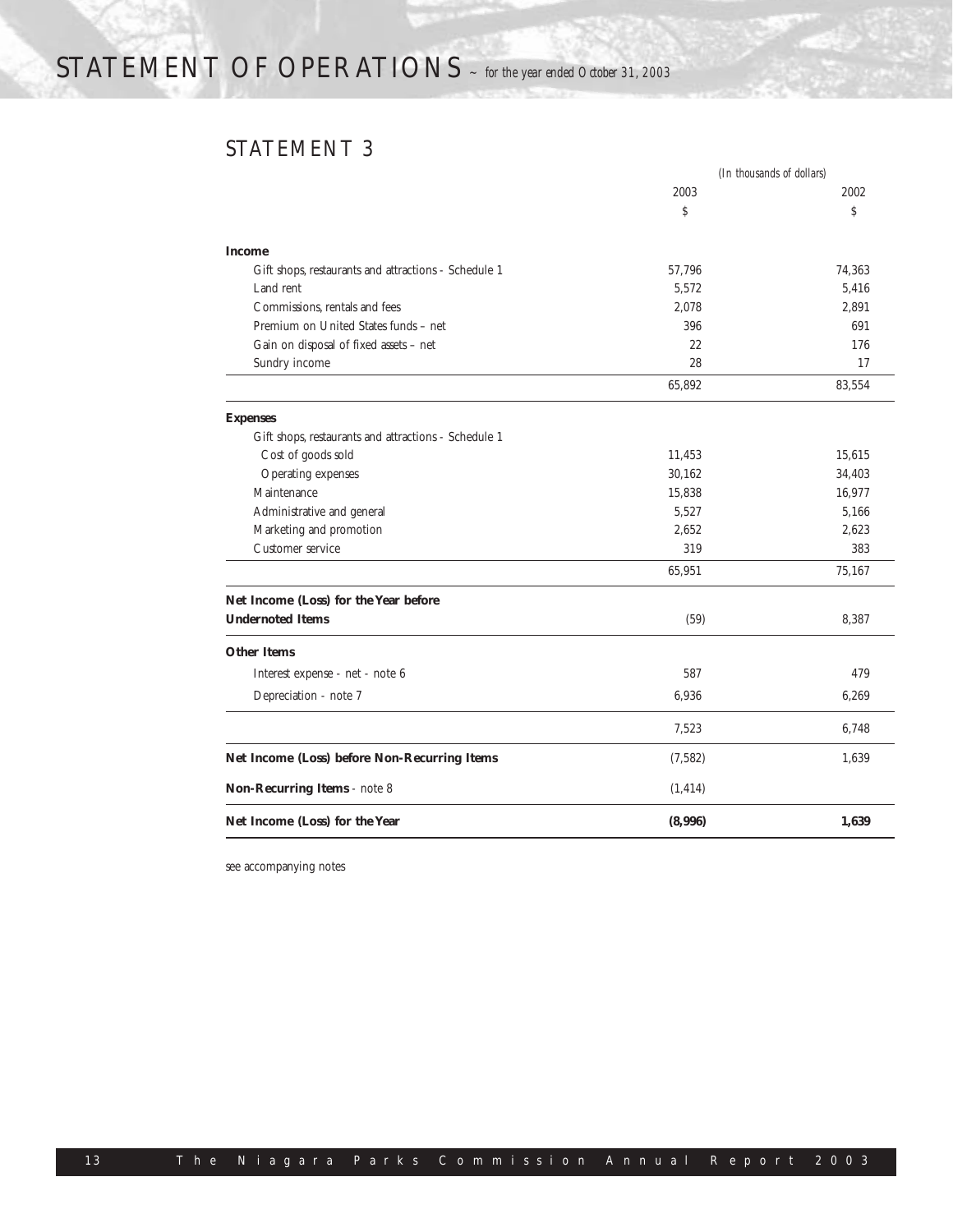# STATEMENT OF CASH FLOWS *<sup>~</sup> for the year ended October 31, 2003*

## STATEMENT 4

|                                                         |          | (In thousands of dollars) |
|---------------------------------------------------------|----------|---------------------------|
|                                                         | 2003     | 2002                      |
|                                                         | Ŝ        | Ŝ                         |
| <b>Operating Activities</b>                             |          |                           |
| Net income (loss) for the year                          | (8,996)  | 1.639                     |
| Charges against income not requiring an outlay of funds |          |                           |
| - change in post employment benefits                    | 151      | 208                       |
| - depreciation                                          | 7,150    | 6.478                     |
| - gain on disposal of fixed assets - net                | 655      | (176)                     |
|                                                         | (1,040)  | 8.149                     |
| Net change in non-cash working capital balances related |          |                           |
| to operations - note 11                                 | (714)    | (3,746)                   |
| Funds provided (used) by operating activities           | (1,754)  | 4,403                     |
| <b>Investing Activities</b>                             |          |                           |
| Fixed asset acquisitions                                | (4, 951) | (7,528)                   |
| Proceeds on sale of fixed assets                        | 31       | 194                       |
| Funds used by investing activities                      | (4,920)  | (7, 334)                  |
| <b>Financing Activities</b>                             |          |                           |
| Increase in bank loan                                   | 7,000    | 3,000                     |
| Repayment of long-term debt                             |          | (300)                     |
| Funds provided by financing activities                  | 7,000    | 2,700                     |
| Increase (Decrease) in Cash Position                    | 326      | (231)                     |
| <b>Cash Position, Beginning of Year</b>                 | 1,263    | 1,494                     |
| Cash Position, End of Year                              | 1,589    | 1,263                     |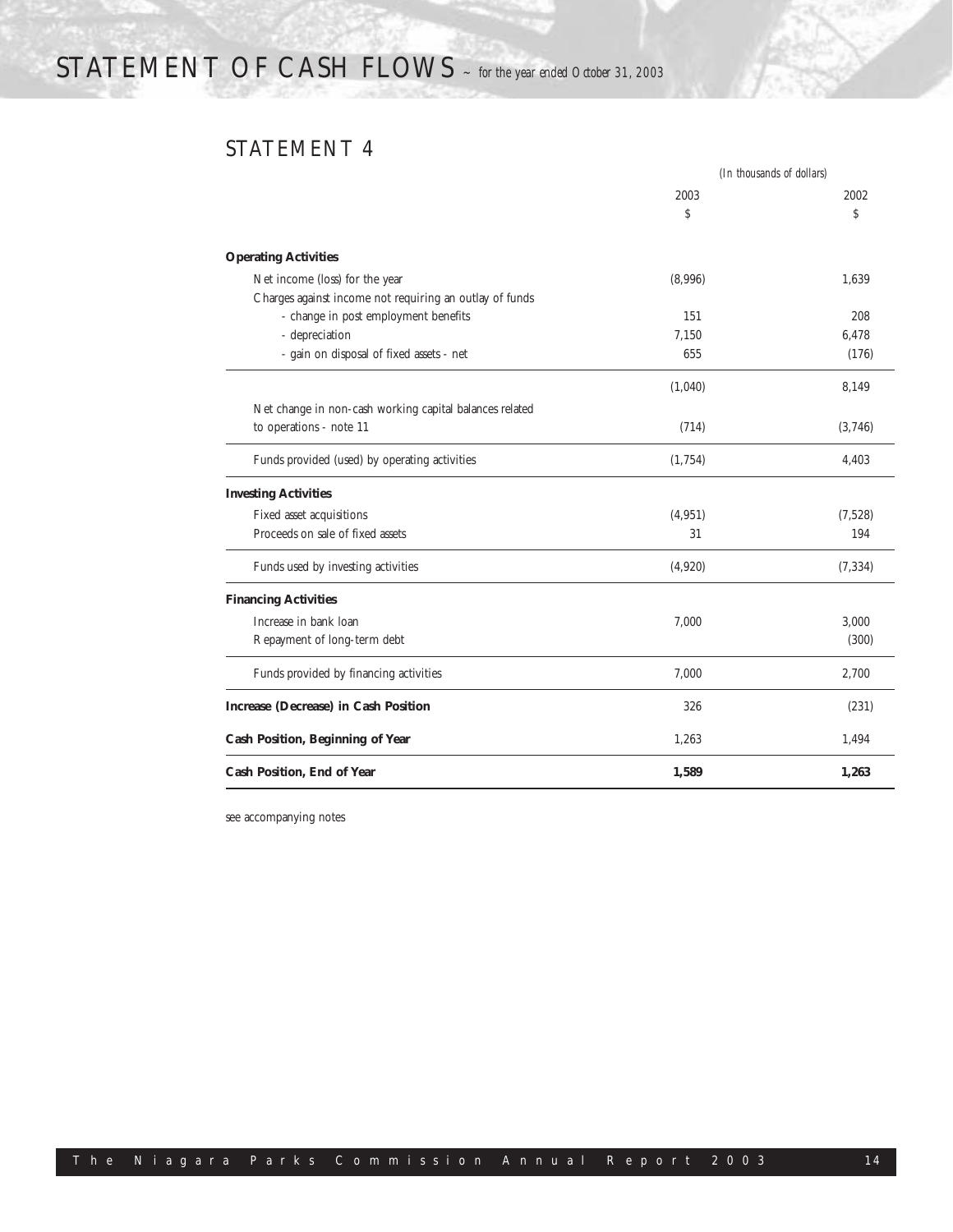## SCHEDULE 1

|                                                  | (In thousands of dollars) |        |
|--------------------------------------------------|---------------------------|--------|
|                                                  | 2003                      | 2002   |
|                                                  | $\mathsf S$               | \$     |
| <b>Income</b>                                    |                           |        |
| Souvenirs, china and post cards                  | 15,783                    | 23,382 |
| Food and refreshments                            | 12,262                    | 16,438 |
| Beer, liquor and wine                            | 2,061                     | 2,325  |
| Confectionery                                    | 2,144                     | 3,116  |
| Fares and admission                              | 23,237                    | 26,499 |
| Rentals                                          | 873                       | 1,023  |
| Sundry                                           | 1,436                     | 1,580  |
|                                                  | 57,796                    | 74,363 |
| <b>Cost of Goods Sold</b>                        |                           |        |
| Souvenirs, china and post cards                  | 5,855                     | 8,658  |
| Food and refreshments                            | 3.514                     | 4,462  |
| Beer, liquor and wine                            | 581                       | 662    |
| Confectionery                                    | 865                       | 1,217  |
| Sundry                                           | 638                       | 616    |
|                                                  | 11,453                    | 15,615 |
| <b>Gross Profit</b>                              | 46,343                    | 58,748 |
| <b>Operating Expenses</b>                        |                           |        |
| Salaries and wages                               | 12,802                    | 14,837 |
| Employee benefits                                | 2,517                     | 2,630  |
| Advertising                                      | 993                       | 1,387  |
| Fuel, power, water and laundry                   | 1,293                     | 1,374  |
| General                                          | 3,963                     | 4,468  |
| Maintenance of buildings, equipment and vehicles | 2,356                     | 2,645  |
| Maintenance of grounds                           | 3,438                     | 4,693  |
| Grants in lieu of municipal taxes                | 870                       | 823    |
| Distribution Centre expense                      | 1,930                     | 1,546  |
|                                                  | 30,162                    | 34,403 |
| <b>Net Income before Depreciation</b>            | 16,181                    | 24,345 |
| <b>Depreciation of Income Producing Assets</b>   | 3,857                     | 3,323  |
| Net Income Exclusive of any Portion of the       |                           |        |
| Administrative Overhead of the Commission        | 12,324                    | 21,022 |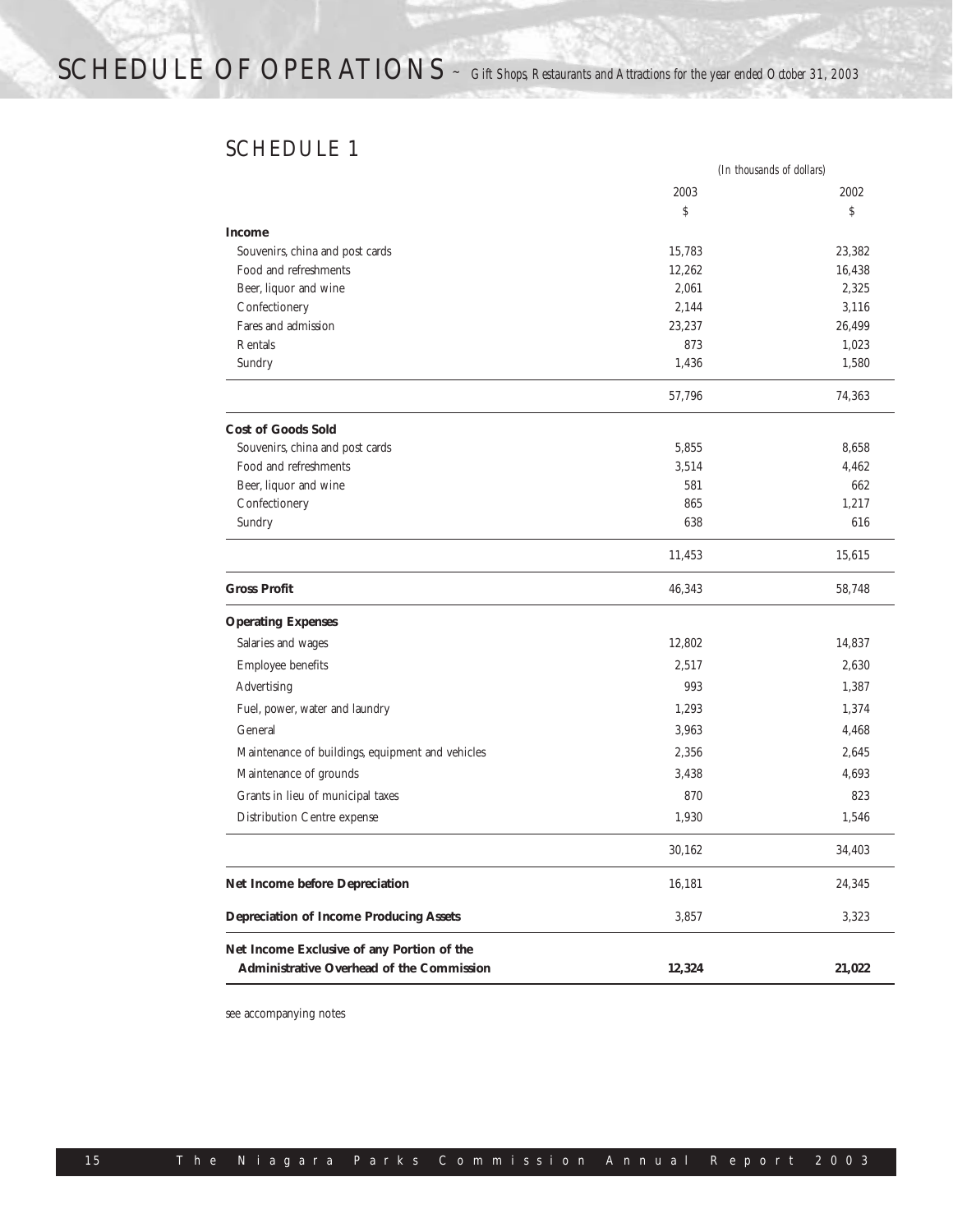#### **1. Significant Accounting Policies**

#### Basis of accounting

The financial statements of The Niagara Parks Commission (the "Commission") are the representations of management prepared in accordance with Canadian generally accepted accounting principles, consistently applied. Because a precise determination of many assets and liabilities is dependent upon future events, the preparation of periodic financial statements necessarily involves the use of estimates and approximations.These have been made using careful judgement in the light of available information.The financial statements have, in management's opinion, been properly prepared within reasonable limits of materiality and within the framework of the accounting policies summarized below:

### Inventories

Inventories of saleable merchandise are valued at the lower of average cost and net realizable value.

On November 1, 2002, the Commission changed the method of costing retail merchandise inventory from first-in, first-out (FIFO) to average cost.There is no significant effect on net income of the current year.

### Fixed assets

All fixed assets are recorded at cost. Depreciation has been recorded using the straight-line method, with rates from 2.5 to 20 per cent for buildings, roadways and structures, 10 to 25 per cent for equipment and furnishings and from 8 to 40 per cent for vehicles.

|                           | 207,857 | 73,531                      | 134,326 | 137,108                   |
|---------------------------|---------|-----------------------------|---------|---------------------------|
| Capital works in progress | 1,294   |                             | 1,294   | 1,181                     |
|                           | 206,563 | 73,531                      | 133,032 | 135,927                   |
| Vehicles                  | 8,204   | 6,994                       | 1,210   | 1,193                     |
| Equipment and furnishings | 25,978  | 16,604                      | 9,374   | 9,947                     |
| and structures            | 141,735 | 49,933                      | 91,802  | 94,141                    |
| Buildings, roadways       |         |                             |         |                           |
| Land improvements         | 17,091  |                             | 17,091  | 17,091                    |
| Land                      | 13,555  |                             | 13,555  | 13,555                    |
|                           | \$      | \$                          | \$      | \$                        |
|                           | Cost    | Accumulated<br>Depreciation | 2003    | 2002                      |
| <b>Fixed Assets</b>       |         |                             |         | (In thousands of dollars) |

## **3. Bank Loan**

The bank loan facilities, which have a maximum borrowing capacity of \$ 25,000,000, provide for two types of loans.There is a variable rate option with a rate which varies with the Bank of Montreal's prime rate and there is a fixed rate operating loan facility available for terms of 30/60/90/180 or 364 days at rates which are set relative to Banker's Acceptance rates. As at October 31, 2003 there was \$ 10,000,000 in a fixed rate loan bearing interest of 3.84% and maturing April 27, 2004.The Commission has applied for an Order in Council from the Province of Ontario to have the maximum borrowing capacity increased to \$ 35,000,000.As at the audit report date, this approval has not been granted.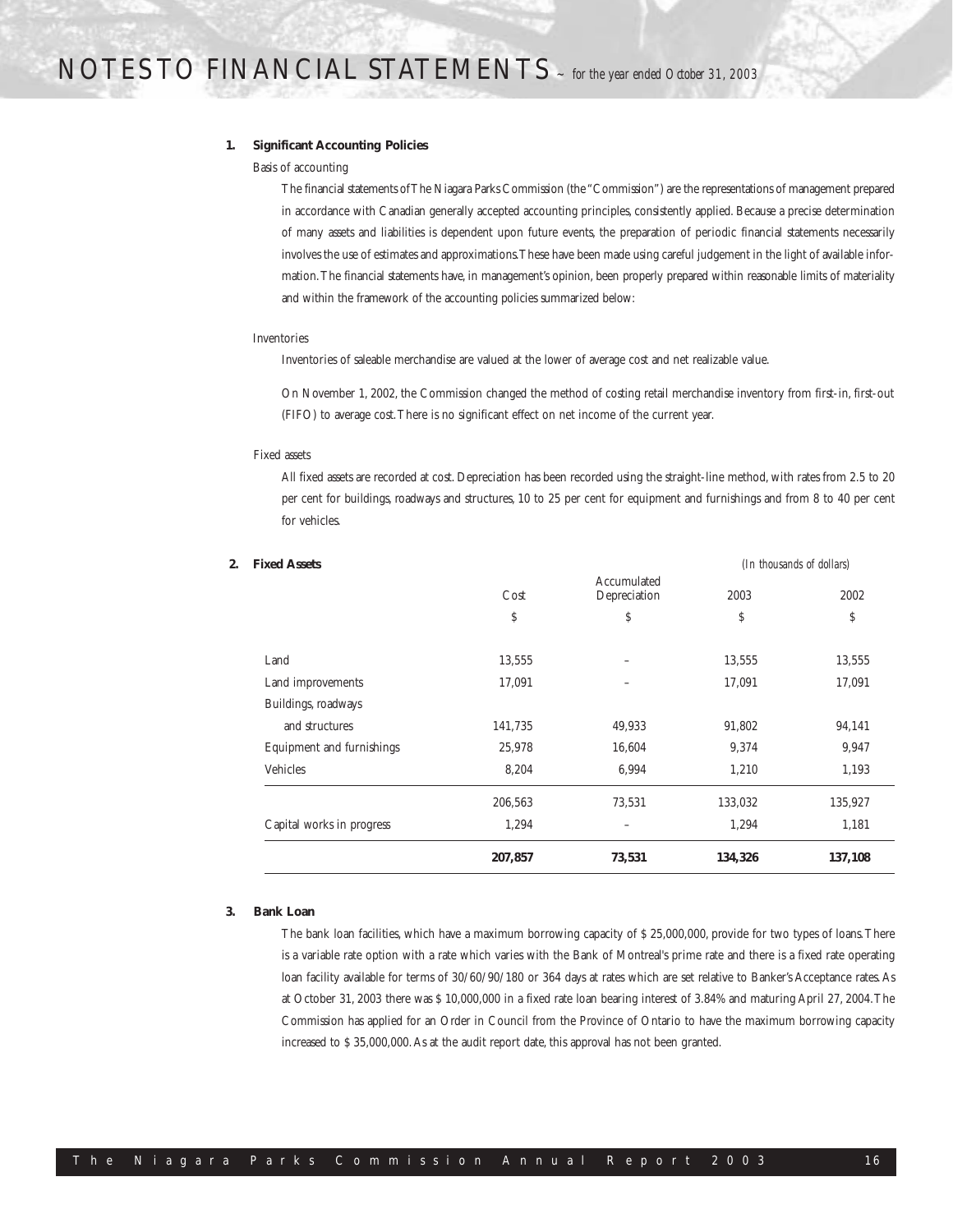## **4. Long-Term Financing** *(In thousands of dollars)* 2003 2002  $\mathsf{s}$  s The Commission has an obligation under capital lease, bearing interest of nil, requiring monthly payments of \$ 5,279 to August, 2005, secured by equipment with a net book value of \$107,086 104 Less portion due within one year 59 **45**

The principal payments of the obligation under capital lease is due as follows:

|      | (In thousands of dollars) |
|------|---------------------------|
|      | Ś                         |
| 2004 | 59                        |
| 2005 | 45                        |

### **5. Post-Employment Benefits**

The Commission provides a defined employee future benefit, payable on termination to certain full-time employees with a minimum of five years of service. The benefit is calculated on the basis of one week's remuneration, at the time of termination, for every year of full-time service provided to the Commission. See note 13 for other post-employment benefits.

| Defined Benefit Plan Information                   | (In thousands of dollars) |       |
|----------------------------------------------------|---------------------------|-------|
|                                                    | 2003                      | 2002  |
|                                                    | S                         | \$    |
| Employee benefit plan assets                       |                           |       |
| Employee benefit plan liabilities                  | 2,931                     | 2,780 |
| Employee benefit plan deficit                      | 2,931                     | 2,780 |
| Benefit obligation recognized on the balance sheet |                           |       |
| Benefit obligation, beginning of year              | 2,780                     | 2,571 |
| Expense for the year                               | 352                       | 342   |
| Benefits paid during the year                      | (201)                     | (133) |
| Benefit obligation, end of year                    | 2,931                     | 2,780 |

The main actuarial assumptions applied in the valuation of the defined benefit plan are as follows:

**Interest (Discount) Rate** - The accrued obligation and the expense for the year were determined using a discount rate of 6%. Salary Levels - Future salary and wage levels were assumed to increase at 4% per annum.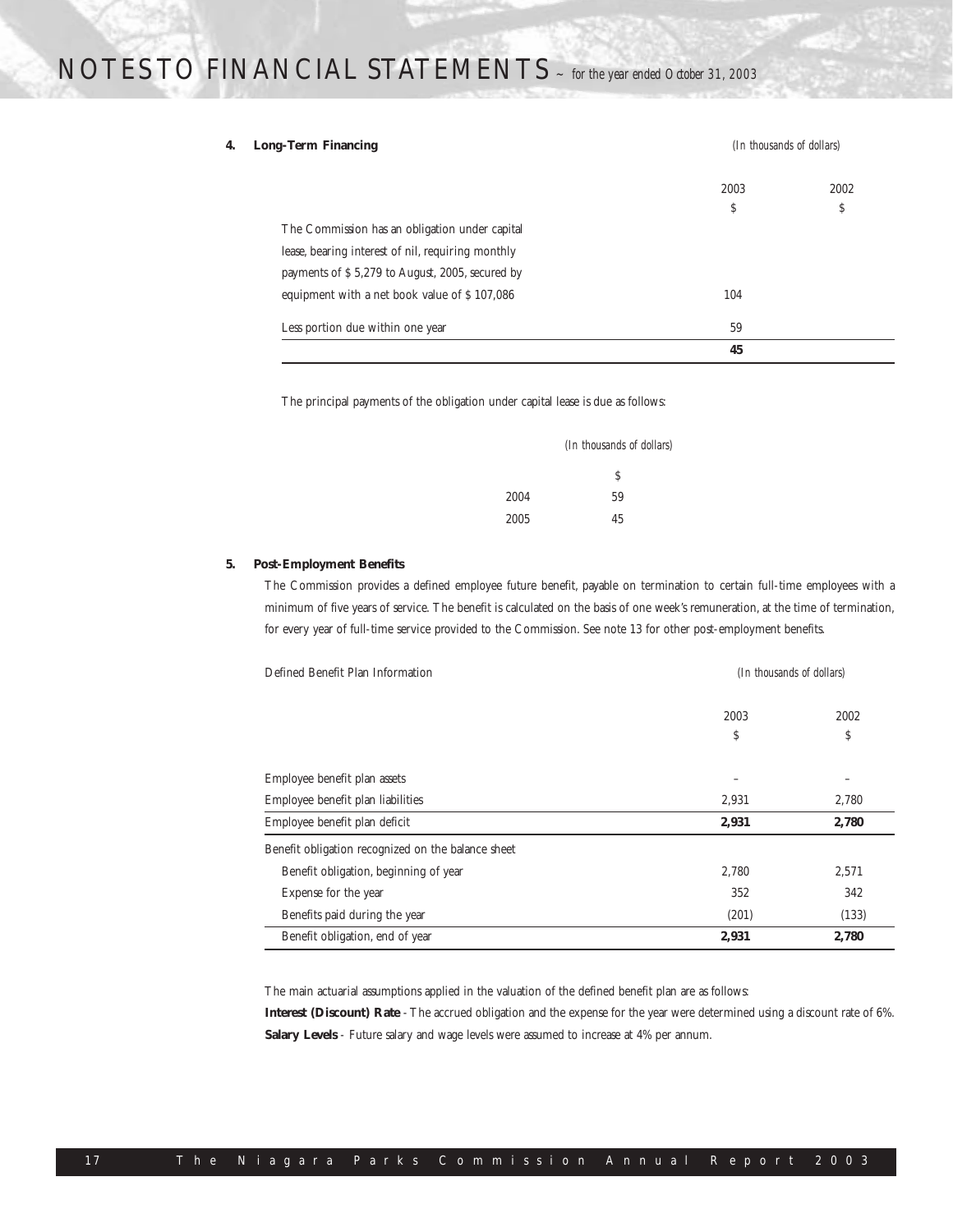### **6. Interest Expense** *(In thousands of dollars)*

| Loan interest expense |           |           |
|-----------------------|-----------|-----------|
|                       | 633       | 543       |
| Interest income       | (46)      | (64)      |
|                       | 2003<br>Ŝ | 2002<br>Ŝ |

### **7. Depreciation** *(In thousands of dollars)*

| 2003<br>S<br>Depreciation of income producing assets<br>3,857<br>Depreciation of non-income producing assets<br>3.079 | 6,936<br>6,269 |
|-----------------------------------------------------------------------------------------------------------------------|----------------|
|                                                                                                                       | 2,946          |
|                                                                                                                       | 3,323          |
|                                                                                                                       | \$             |
|                                                                                                                       | 2002           |

### **8. Non-Recurring Items**

The Commission undertook a significant organizational restructuring that resulted in the elimination of several positions. Termination and salary continuance costs related to this matter amounted to \$ 550,000.

A comprehensive study for the future direction of the Commission was completed during the year rendering certain capital works in progress redundant. The write-off of these capital works in progress and other assets which were obsolete but not fully depreciated amounted to \$ 730,000.

The resolution of a disputed water usage and billing matter was finalized during the year at a cost of \$ 134,000.

### **9. Commitments**

The Commission is committed to spending approximately \$ 1,900,000 on capital projects in the next year.

### **10. Contingencies**

The Commission is in litigation pertaining to certain claims for which the likelihood of loss is not determinable and the amount not reasonably estimable. Accordingly, no provision for these claims is reflected in the financial statements.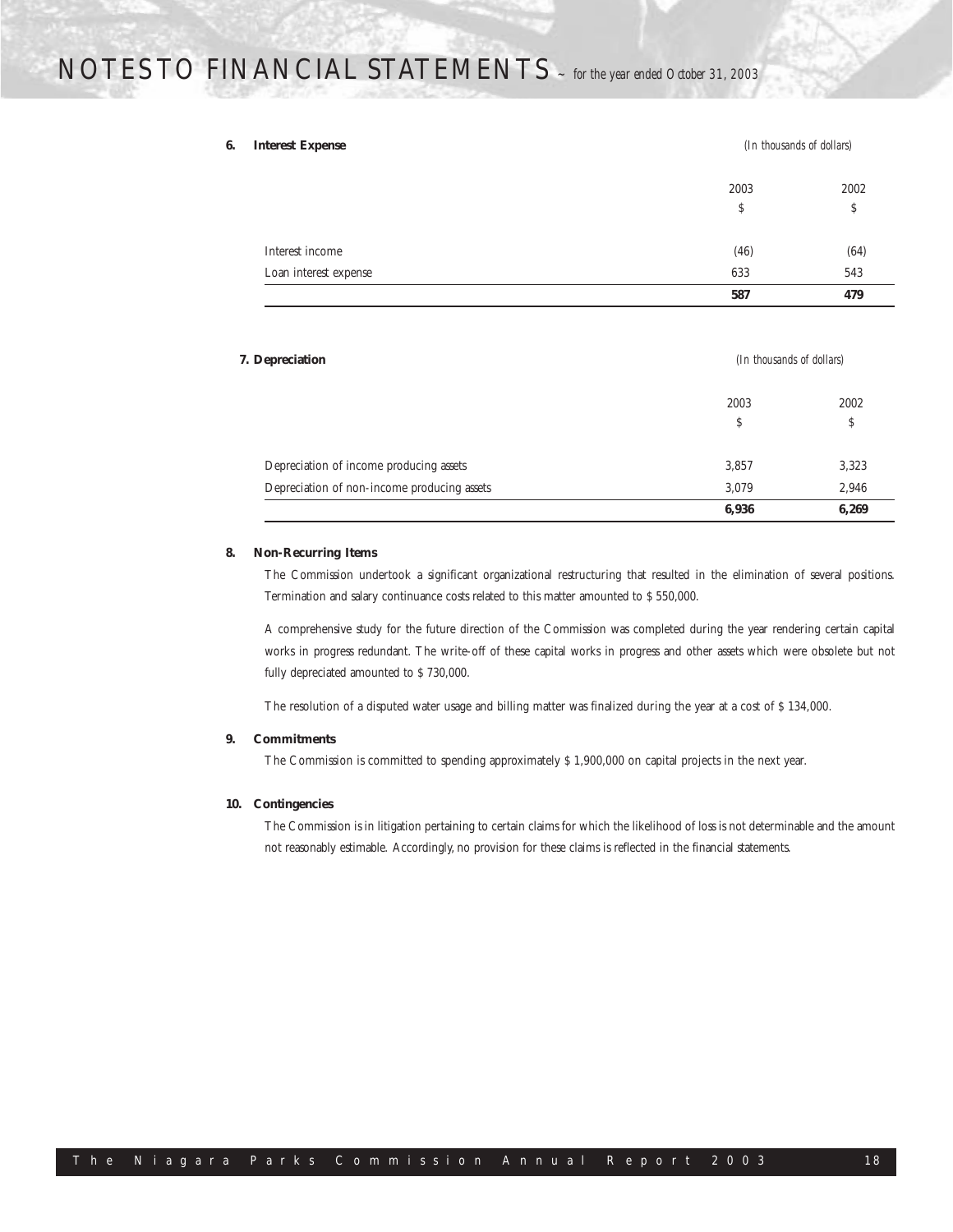## **11. Statement of Cash Flows**

Changes in working capital components include:

|                                      | (In thousands of dollars) |         |
|--------------------------------------|---------------------------|---------|
|                                      | 2003                      | 2002    |
|                                      | \$                        | \$      |
| Accounts receivable                  | 604                       | 931     |
| Inventories                          | (723)                     | (797)   |
| Prepaid expenses                     | (48)                      | (169)   |
| Accounts payable and accrued payroll | (1,097)                   | (3,711) |
| Accrued severance                    | 550                       |         |
|                                      | (714)                     | (3,746) |

Acquisition of fixed assets

During the year, fixed assets were acquired at an aggregate cost of \$ 5,055,371 of which \$ 104,112 was acquired by means of capital leases. Cash payments of \$ 4,951,259 were made to purchase fixed assets.

Interest

|                   | 2003 | 2002 |
|-------------------|------|------|
|                   | S    | S    |
| Interest received | 46   | 64   |
| Interest paid     | 633  | 535  |

## **12. Operating Leases**

The Commission leases vehicles, equipment and premises under operating leases expiring in various years through 2008. The total obligation under operating leases amounts to approximately \$ 1,687,795.

Future payments for each of the next five years are as follows:

|      | (In thousands of dollars) |  |
|------|---------------------------|--|
|      | Ŝ                         |  |
| 2004 | 791                       |  |
| 2005 | 632                       |  |
| 2006 | 111                       |  |
| 2007 | 97                        |  |
| 2008 | 57                        |  |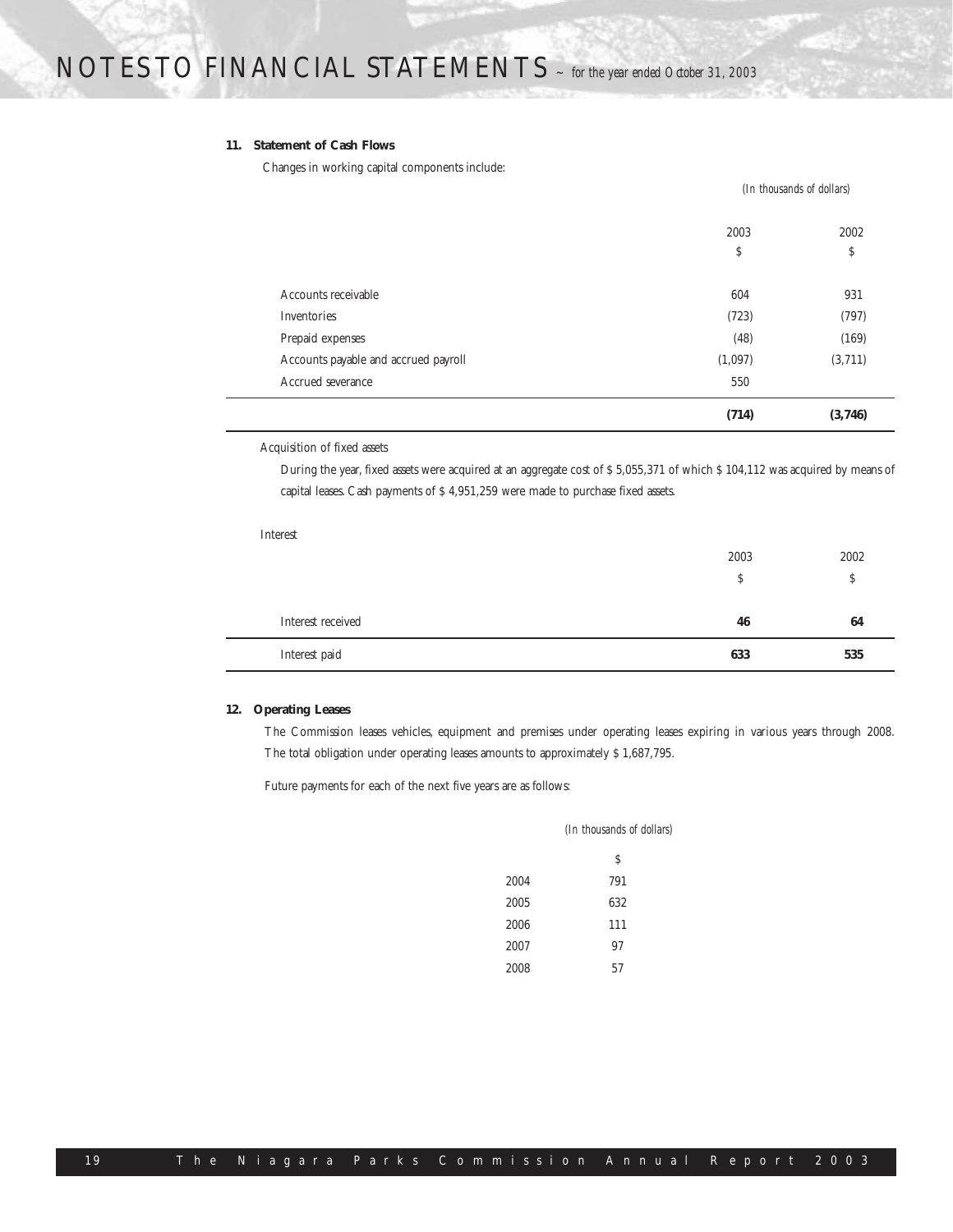#### **13. Other Post-Employment Benefits**

The Commission provides pension benefits for all its permanent employees (and to nonpermanent employees who elect to participate) through the Public Service Pension Fund (PSPF) and the Ontario Public Service Employees' Union Pension Fund (OPSEU Pension Fund).These are multi-employer plans established by the Province of Ontario.These plans are accounted for as defined contribution plans, as the Commission has insufficient information to apply defined benefit plan accounting to these pension plans.

The Commission's obligations related to the PSPF and OPSEU Pension Fund was \$ 1,505,751 (2002 - \$ 1,214,516) and is included in the administrative and general expenses in the Statement of Operations and employee benefits in the Schedule of Operations - Gift Shops, Restaurants and Attractions.

The cost of post-employment, non-pension benefits are paid by the Management Board Secretariat and are not included in the Statement of Operations.

See note 5 for details on the Commission's defined employee future benefit plan.

#### **14. Financial Instruments and Risk Management**

### Fair Value

The Commission's financial instruments include cash, accounts receivable, bank loan, accounts payable and accrued payroll. The carrying value of these instruments approximates their fair value due to their immediate or short-term liquidity.

#### Credit Risk

The Commission is exposed to a credit risk by its customers. However, because of the large number of customers, credit risk concentration is reduced to a minimum.

#### Currency Risk

The Commission realizes approximately 16.0% (2002 - 16.3%) of its sales in foreign currency. Consequently, some assets and revenues are exposed to foreign exchange fluctuations.

#### Cash Flow Risk

The Commission has a variable rate bank loan payable bearing interest which varies with the prime interest rate. Accordingly, the Commission is exposed to cash flow risks relating to potential fluctuations in market interest rates.

#### **15. Related Party Transactions**

The Commission exercises significant influence over the Niagara Parks Foundation (the "Foundation") by virtue of its ability to appoint some of the Foundation's Board of Directors.The Foundation is incorporated under the Ontario Corporations Act and is a registered charity under the Income Tax Act. The purpose of the Foundation is to promote conservation, environmental, historical, performing arts, and musical initiatives within the lands of the Commission. Net resources of the Foundation amounted to \$ 44,391 (2002 - \$ 42,158). During the year, the Commission expended \$ 6,631 (2002 - \$ 32,688) on behalf of the Foundation. These amounts expended included computer software, professional fees, and telephone.

The net assets and results of operations of the Foundation are not included in the statements of the Commission. Separate financial statements of the Foundation are available upon request.

#### **16. Surplus Funds**

Pursuant to Section 16(2) of the Niagara Parks Act any surplus moneys shall, on the order of the Lieutenant Governor in Council, be paid to the Minister of Finance and shall form part of the Consolidated Revenue Fund.